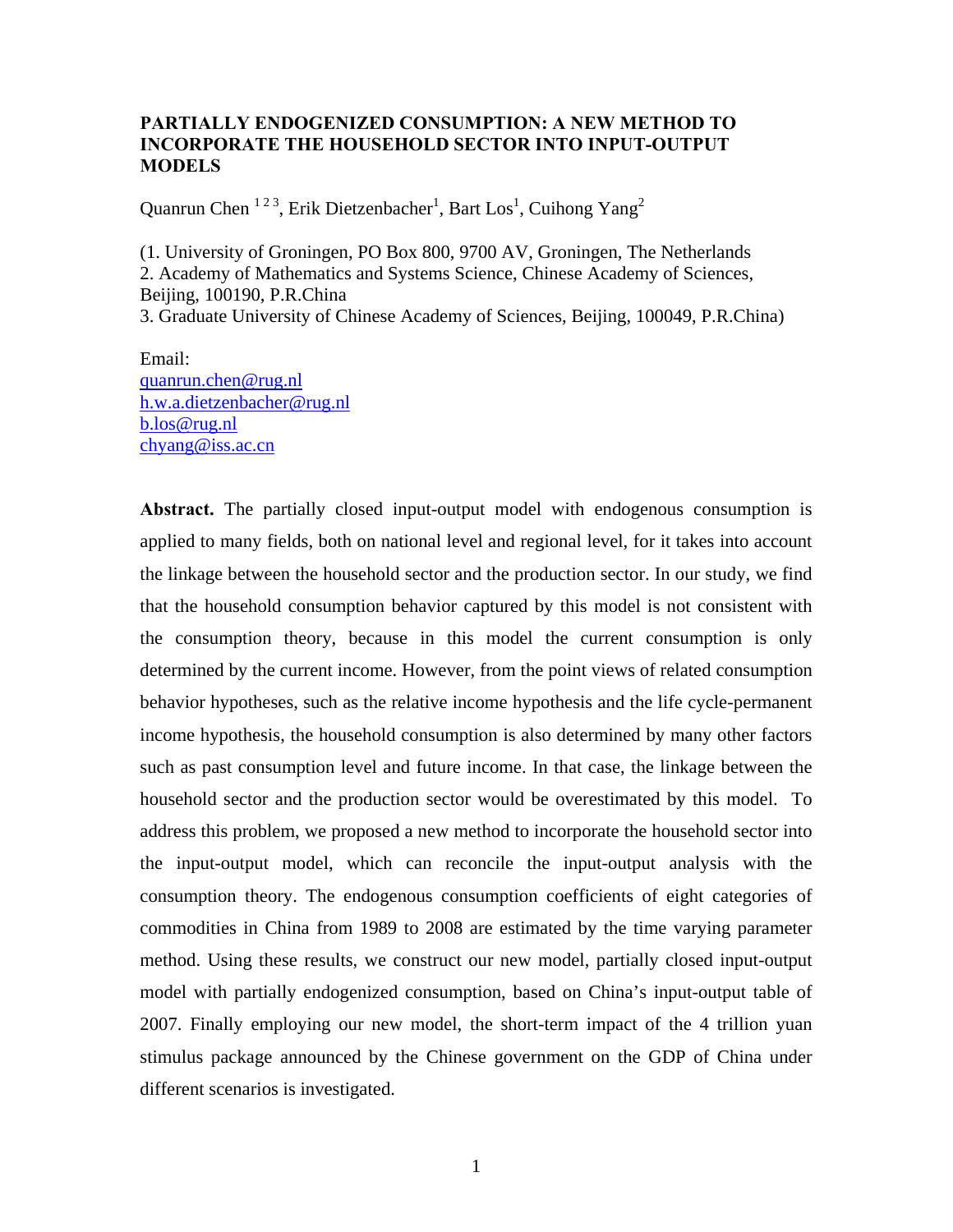### **1. Introduction**

The household sector plays an important role in economic activities. The household obtains incomes from the production sector and spends them on the products produced by the production sector. Via this income-consumption relationship, the household sector is closely related to the production sector. Hence, incorporating the household sector into the economic system to account for the income-consumption relationship between the household sector and the production sector is an important and significant work. Because of the advantages in industry linkages analysis and economic structure study, the inputoutput model is a good starting point to incorporate the household sector into the economic system.

The Partially closed input-output model with endogenous consumption, studied by many researchers such as Miyazawa (1976), has become a prevalent method to incorporate the household sector into the economic system. In this model, the household sector is regarded as an endogenous sector by moving the household consumption and labor input to the input-output intermediate delivery matrix. The household sector is linked to the production sector by the labor input coefficient and consumption coefficient defined in this model. As many researchers (see Batey, Madden, and Weeks, 1987, 1989; Cloutier, 1994; Wakabayashi and Hewings, 2007; Miller and Blair, 2009) pointed out, there are some limitations in this model, especially the constant consumption coefficient and ignored consumption patterns of different households. These limitations can be alleviated by disaggregating the household sector into different groups according to their characteristics. However, there is another limitation, which has been paid little attention to. We find that the household consumption behavior captured by this model is not consistent with the consumption theory, because the household consumption is fully endogenized in this model, which implies that the current consumption is totally determined by the current income. However, according to related consumption behavior hypotheses, such as the relative income hypothesis and the life cycle-permanent income hypothesis, the household consumption is also determined by many other factors such as past consumption level and future income. In that case, if the household consumption is fully endogenized, the linkage between the household sector and the production sector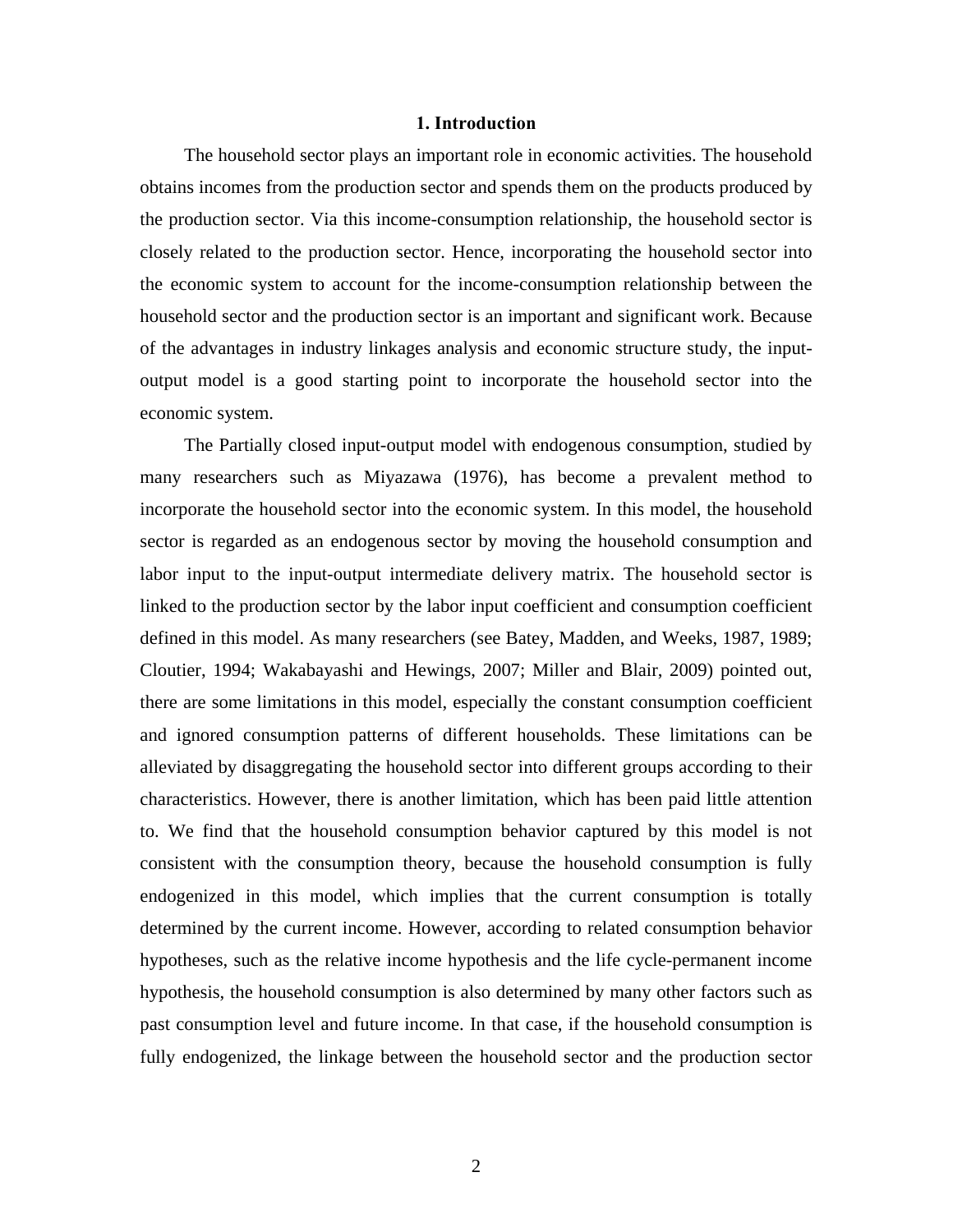would be overestimated by this model, and further the results calculated from this model would be distorted.

To address this problem, we try to develop a new method to incorporate the household sector into the input-output model, which can reconcile the input-output analysis with the consumption theory. To implement this method, a specific consumption decomposition formula is required. On the one hand, it can take into account factors relevant to household consumption behavior. On the other hand, it should facilitate decomposing the household consumption into the endogenous consumption which is determined by the current household income, and the exogenous consumption which is determined by other factors; only the endogenous consumption flow should be closed into the input-output intermediate delivery matrix. Based on this method, our new model, partially closed input-output model with partially endogenized consumption, is developed. Compare to the traditional model and the partially closed input-output model with endogenous consumption, the results calculated from our new model would be closer to the realistic economic activities. Because our new model incorporates the relationship between the household sector and the production sector and at the same time captures a relatively comprehensive household consumption behavior. This idea can also be generalized to the social accounting matrix (SAM) method, since this method to incorporate the household sector is not consistent with the consumption theory either. We will show the performance of our new model by investigating the short-term impact of the 4 trillion yuan stimulus package announced by the Chinese government on the GDP of China.

The remaining content of this paper is organized as follows. Section 2 introduces the partially closed input-output model with endogenous consumption and its limitations. Section 3 describes our new method to incorporate the household sector into the inputoutput model. Section 4 takes China as an example to describe the procedure of constructing our new model. Section 5 investigates the short-term impact of the 4 trillion yuan stimulus package announced by the Chinese government on the GDP of China under different scenarios. Section 6 is our conclusion.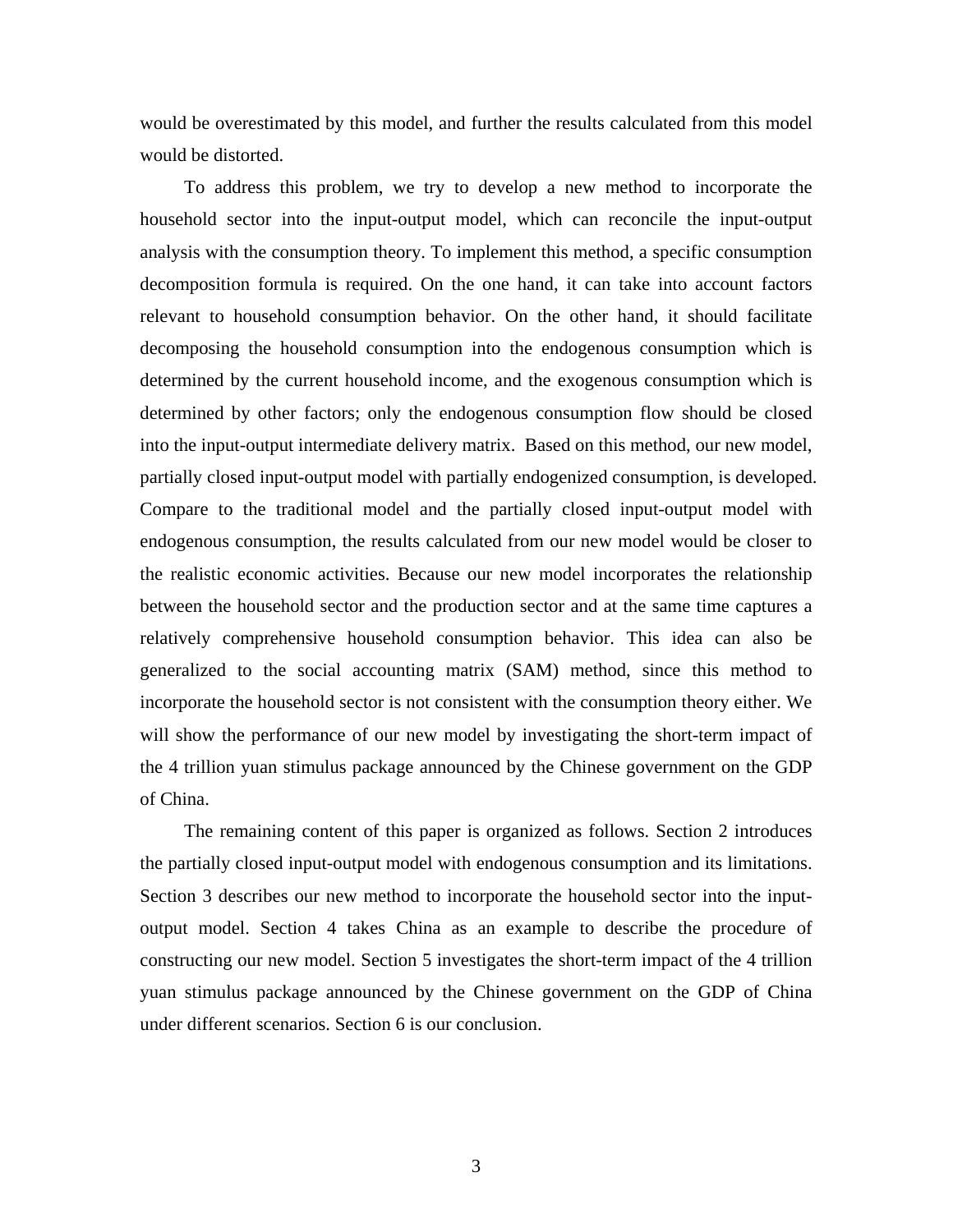#### **2. Partially Closed Input-Output Model with Endogenous Consumption**

The traditional input-output model is  $\mathbf{x} = (\mathbf{I} - \mathbf{A})^{-1}(\mathbf{f}^c + \mathbf{\tilde{f}})$ , where **x** represents the gross output vector; **A** represents the input coefficient matrix;  $f^c$  represents the household consumption vector;  $\tilde{f}$  represents the vector of final demands other than household consumption; **I** is an identical matrix. In the traditional input-output model, household consumption is treated as an exogenous final demand category, so there is no linkage between the household sector and the production sector. In economic activities, however, the household sector is closely related to the production sector via an incomeconsumption relationship. The household earns incomes from the production sector and spends them on the products produced by the production sector. In that case, the Leontief inverse matrix  $(I - A)^{-1}$  calculated from the traditional input-output model does not take into account the linkage between the household sector and the production sector.

To incorporate the income-consumption relationship into the traditional inputoutput model, many researchers such as Miyazawa have studied the partially closed input-output model with endogenous consumption. In this model, the household sector is moved into the intermediate delivery matrix and treated as an endogenous sector. Its inputs are consumption commodities, and output is labor. Currently, the partially closed input-output model with endogenous consumption has been applied to many fields, both on national level and on regional level (see Batey, Madden, and Weeks, 1987; Cloutier 1994; Hewings et al., 1999; Chen, Guo and Yang, 2005).

According to Miyazawa's formulation (see Miyazawa, 1976), the basic structure of the partially closed input-output model with endogenous consumption is as follows:

(1) 
$$
\begin{bmatrix} \mathbf{A} & \mathbf{h}^c \\ \mathbf{h}^r & 0 \end{bmatrix} \begin{bmatrix} \mathbf{X} \\ x_{n+1} \end{bmatrix} + \begin{bmatrix} \widetilde{\mathbf{f}} \\ f_{n+1}^* \end{bmatrix} = \begin{bmatrix} \mathbf{X} \\ x_{n+1} \end{bmatrix}.
$$

Where  $\mathbf{A} = (a_{ij})_{n \times n}$  is a matrix of input coefficients;  $\mathbf{x} = (x_i)_{n \times 1}$  is a vector of gross outputs of production sectors;  $x_{n+1}$  is the total household income ;  $\tilde{f}$  is a vector of final demands other than household consumption;  $f_{n+1}^*$  is the exogenous income of the household sector;  $\mathbf{h}^c = (h_i^c)_{n \times 1}$  $\mathbf{h}^c = (h_i^c)_{n \times 1}$  is a vector of consumption coefficients;  $\mathbf{h}^r = (h_j^r)_{1 \times n}$  $\mathbf{h}^r = (h_j^r)_{1 \times n}$  is a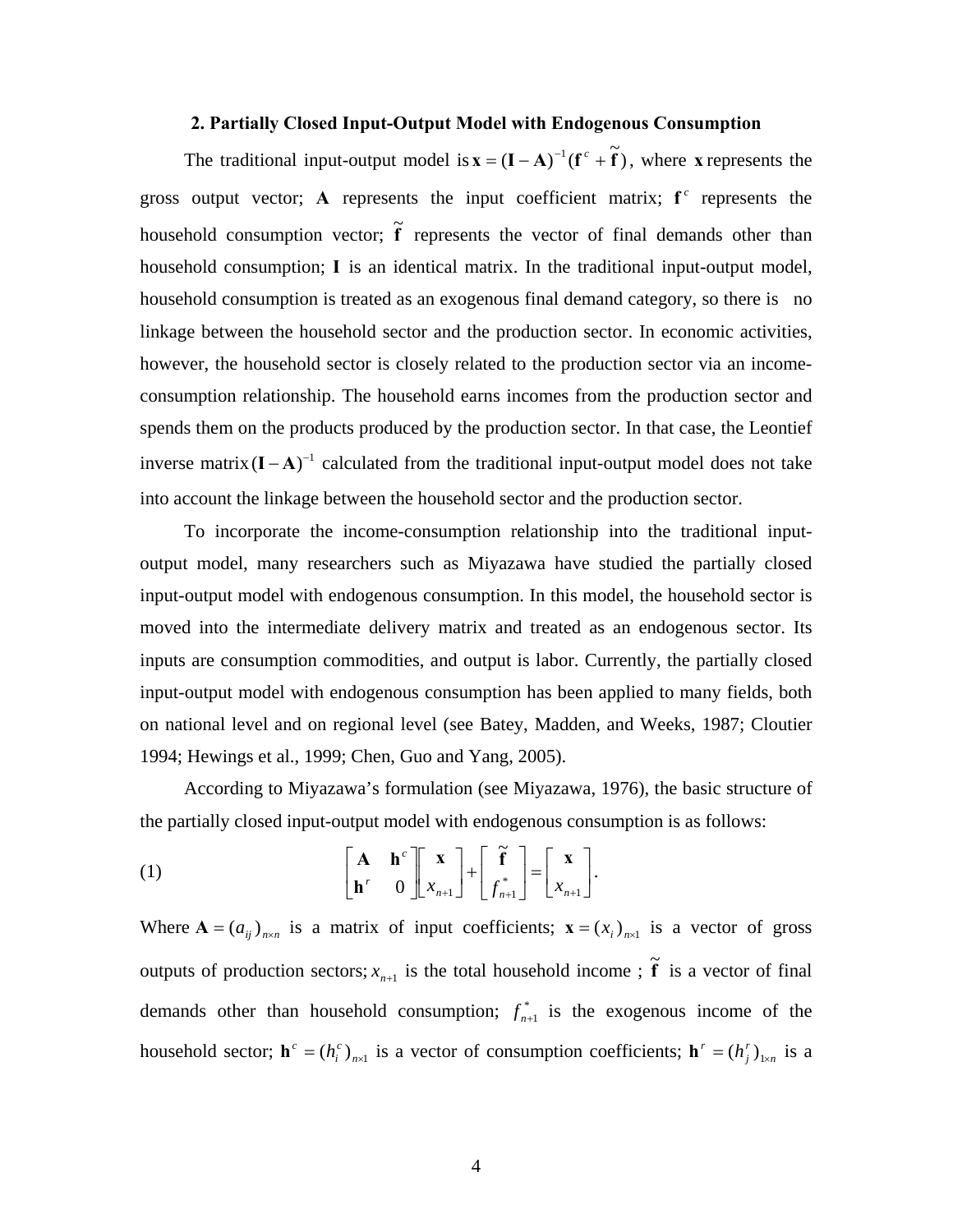vector of labor input coefficients<sup>1</sup>. The consumption coefficient  $h_i^c$  is defined as 1  $h_i^c = f_i^c / x_{n+1}$ , where  $f_i^c$  is the commodity of sector*i* consumed by the household sector. The labor input coefficient is defined as  $h'_j = w_j / x_j$ , where  $w_j$  represents the wage and salary of the household sector earned from sector *j* . Hereafter we call this model as the Miyazawa model.

Previous studies have pointed out that household consumption behavior is distorted in this model, because the consumption coefficients are constant and the consumption patterns of different households are ignored (see Batey, Madden, and Weeks, 1987, 1989; Cloutier, 1994; Wakabayashi and Hewings, 2007; Miller and Blair, 2009). First, the constant consumption coefficients potentially assume that the household sector will spend the same proportional  $(h_i^c)$  income on corresponding commodities given any additional amount of household earnings. An approach to addressing this problem especially at regional level is to divide the household sector into established resident sectors and new resident sectors. For the established residents, the income generated from an increase in the gross output would be an additional income to their current income, and then a series of marginal consumption coefficients are needed. For the new residents who migrate to look for jobs, the income generated from an increase in the gross output would be their total income; hence, the consumption coefficients defined above are reasonable.

Second, the consumption patterns would vary over households with different characteristics such as income levels and ages. For instance, the consumption pattern of a household with a high income level will be different from that of a household with a low income level. The model will thus lack consumption pattern variations if only one household sector is incorporated in it. An approach to addressing this problem is to disaggregate the household sector into several groups according to their characteristics. For example, disaggregate the household sector by income level:  $\leq$ \$10000, \$10001-14999, \$15000-19999 and so on (see Cloutier, 1994). The income mobility should certainly be taken into account in this situation; in fact, due to the economic development, some households may shift from one income level to another.

1

 $<sup>1</sup>$  In Miyazawa's model,  $\mathbf{h}'$  is a vector of value added ratios. According to Miller and Blair's description on</sup> Miyazawa's model,  $\mathbf{h}^r$  is revised to a vector of labor input coefficients (see Miller and Blair, 2009).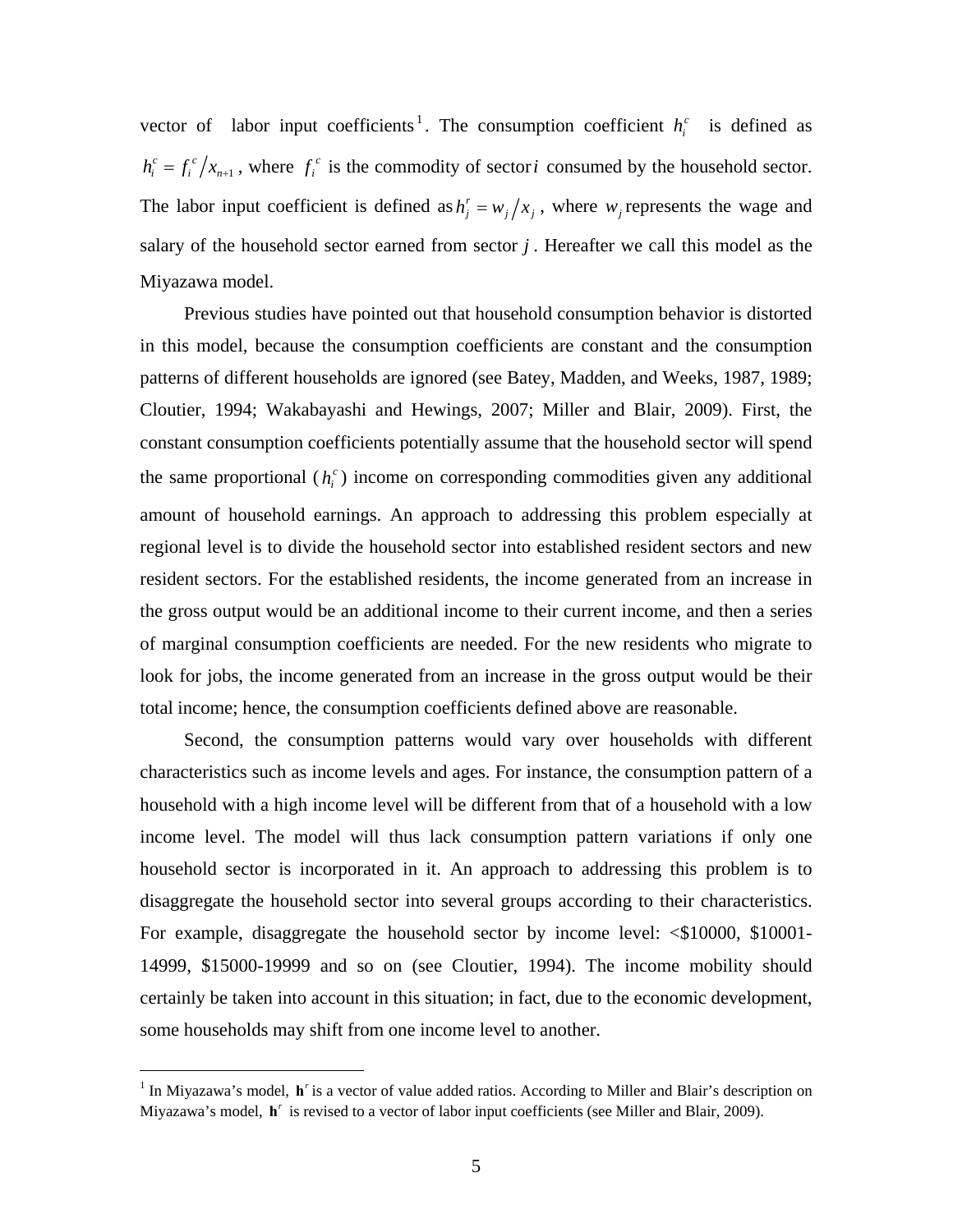We find another limitation of the Miyazawa model, which, however, has been paid little attention to. In the Miyazawa model, household consumption is fully endogenized, so the consumption coefficient is defined as  $h_i^c = f_i^c / x_{n+1}$ . Transforming it slightly yields  $f_i^c = h_i^c x_{n+1}$ *i*  $f_i^c = h_i^c x_{n+1}$ , which indicates that household consumption is only determined by the current income. However, from the point of views of related consumption behavior hypotheses, the current consumption is not only determined by the current income but also determined by many other factors. For instance, according to Duesenberry's relative income hypothesis (RIH), the current consumption is also determined by the past consumption peak because consumption behavior is rather irreversible over time. It is difficult for a household to reduce its consumption level once attained; according to the life cycle/permanent income hypothesis (LCPIH), developed by Modigliani, Friedman, and Hall, consumers are forward-looking, so they can advance or defer consuming according to their plans and expectations to maximize their utilities in the long run. Hence, the consumption behavior captured by the Miyazawa model is not consistent with the consumption theory. The fully endogenized household consumption can lead to an overestimated linkage between the household sector and the production sector. Then the result calculated from the Miyazawa model will be distorted.

This suggests that a new model should be developed to reconcile the input-output analysis with the consumption theory. To do that, the aggregate household consumption is required to be decomposed into the endogenous consumption which is determined by the current income, and the exogenous consumption which is determined by other factors. Closing the endogenous consumption into the input-output intermediate delivery matrix, we can develop our new model, named the partially closed input-output model with partially endogenized consumption.

## **3. Partially Closed Input-Output Model with Partially Endogenized Consumption**

As we discussed in section 2, many excellent studies about disaggregating the household sector into different groups have been done in the past years. Hence, this issue will not be focused on in our paper. To facilitate our study, we assume that there is only one household in our model who is a representative agent. This means that the sum of all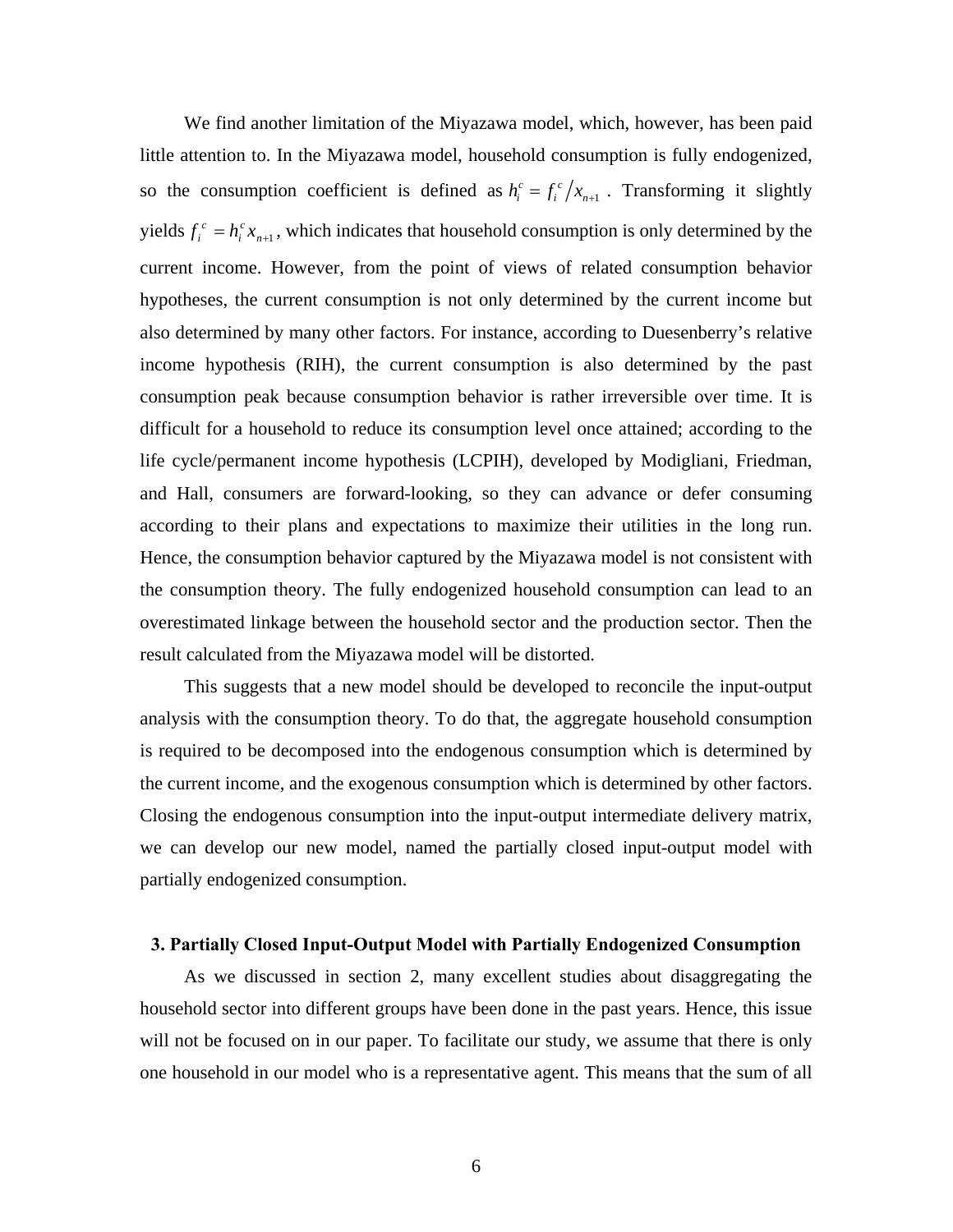the households' decisions is mathematically equivalent to the decision made by this representative agent.

## **3.1 Framework**

The input-output table provides data source for constructing input-output models, and its framework usually varies with the research issues. Table 1 illustrates the framework for developing our new model.

### **<TABLE 1>**

In this framework, imports are excluded from the intermediate delivery matrix, household consumption, and other final demands. Then  $\mathbf{Z}^d = (z_{ij})_{n \times n}$  is the domestic delivery matrix;  $m_j$  is the imported product used by sector *j*;  $c_{id}^{en}$  is the domestic product of sector *i* endogenously consumed by the household sector;  $c_{id}^{ex}$  is the domestic product of sector*i* exogenously consumed by the household sector;  $c_m^{e^n}$  is the imported products endogenously consumed by the household sector;  $c_m^{ex}$  is the imported products exogenously consumed by the household sector;  $f_{id}^*$  is the product of sector *i* used for domestic final demands other than household consumption;  $f_m^*$  is the imported products used for domestic final demands other than household consumption;  $e_i$  is the export of sector *i*;  $x_i$  is the gross output of sector *i*, inter alia,  $x_{n+1}$  is the total household income<sup>2</sup>;  $h_j$  is the endogenous income of the household sector earned from sector *j*;  $h^*$  is the exogenous income of the household sector;  $\tilde{v}_j$  is other value added of sector *j*, and it equals the value added of sector  $j(v_i)$  minus  $h_i$ ;  $v^*$  is the income tax and saving of the household sector, and it equals the total household income minus aggregate household consumption (both the endogenous consumption and the exogenous consumption).

In some researchers' frameworks (see Cloutier, 1994; Miller and Blair, 2009), there are values in the shadow area of Table 1. They define them as household purchases of labor services. However, we set them as 0 in our framework due to the fact that there is usually a specific sector to describe household services in input-output tables. For

<sup>&</sup>lt;sup>2</sup> To be consistent with the input-output accounting framework, all the incomes used in this paper refer to the gross incomes before tax.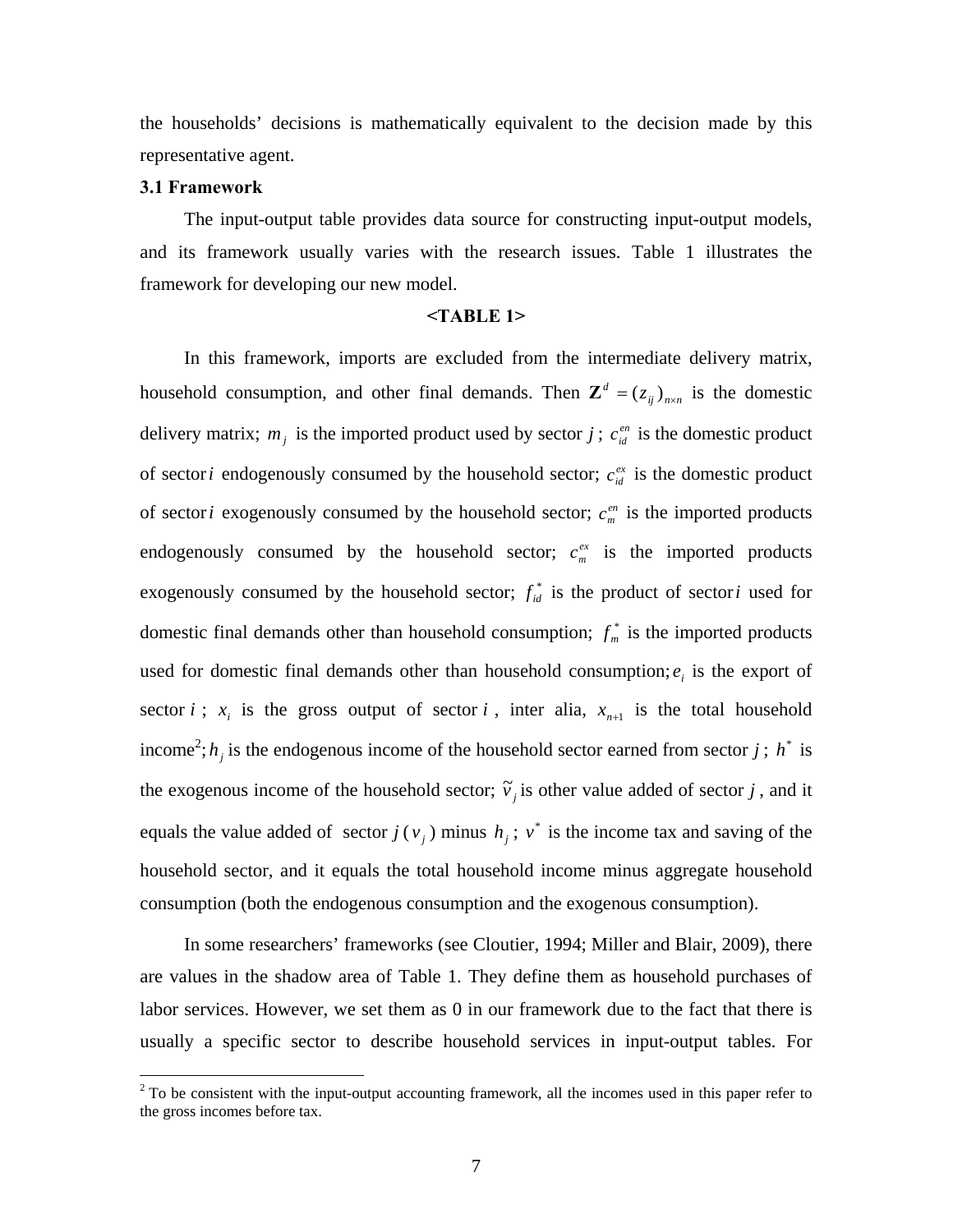instance, there is a sector named *household service and other social services* in China input-output tables. Household purchases of labor services can be captured in this sector's labor input. In section 4, we will describe in detail how to construct the row flows and the column flows for the household sector in our new framework.

Compared to Miyazawa's framework, besides distinguishing the endogenous consumption and the exogenous consumption, another different point in our framework is the definitions of the endogenous income and the exogenous income. In Miyazawa's framework, the value added is closed into the intermediate delivery matrix to show the income obtained by the household sector from the production sector. Hence, **h**<sup>*r*</sup> defined by Miyazawa (1976) is a vector of value added ratios. Afterwards, Miller and Blair (2009) revised  $\mathbf{h}^r$  to a vector of labor input coefficient. Pyatt (2001) argued that the income captured in the Miyazawa model is not the institutional income but the factorial income such as income for labor and income for capital; this is not consistent with the household income and will leave out some income source especially when the income distribution issue is studied. Considering this point, we use the institutional income instead of the factorial income in our framework. Furthermore, we divide the household income into the endogenous income and the exogenous income according to the income source.

The source of the household income is very wide. For instance, in China the household income basically comes from wages and salaries, household operations<sup>3</sup>, properties, and transfers. Incomes from wages and salaries as well as household operations are directly related to the gross output, because they are generated during the production process. The income from wages and salaries is the remuneration for household's labor service, so it directly relates to the gross output. The income from household operations is a return of household's capital input, so it also directly relates to the gross output; moreover, the income from operation on agriculture is an important source of the rural household income<sup>4</sup>. In other words, these income sources have a significant relationship with the gross output, so we define them as the endogenous income. Oppositely, incomes from properties and transfers are basically generated

1

<sup>&</sup>lt;sup>3</sup> Income from household operations refers to the income earned by households as units of production and operation. For instance, a household operates a shop; then the benefit they gain from this shop is defined as income form household operation.

<sup>&</sup>lt;sup>4</sup> For example, in China, the share of income from household operations in rural household net income is around 53%, inter alia, the share of household operation on agriculture is around 42%.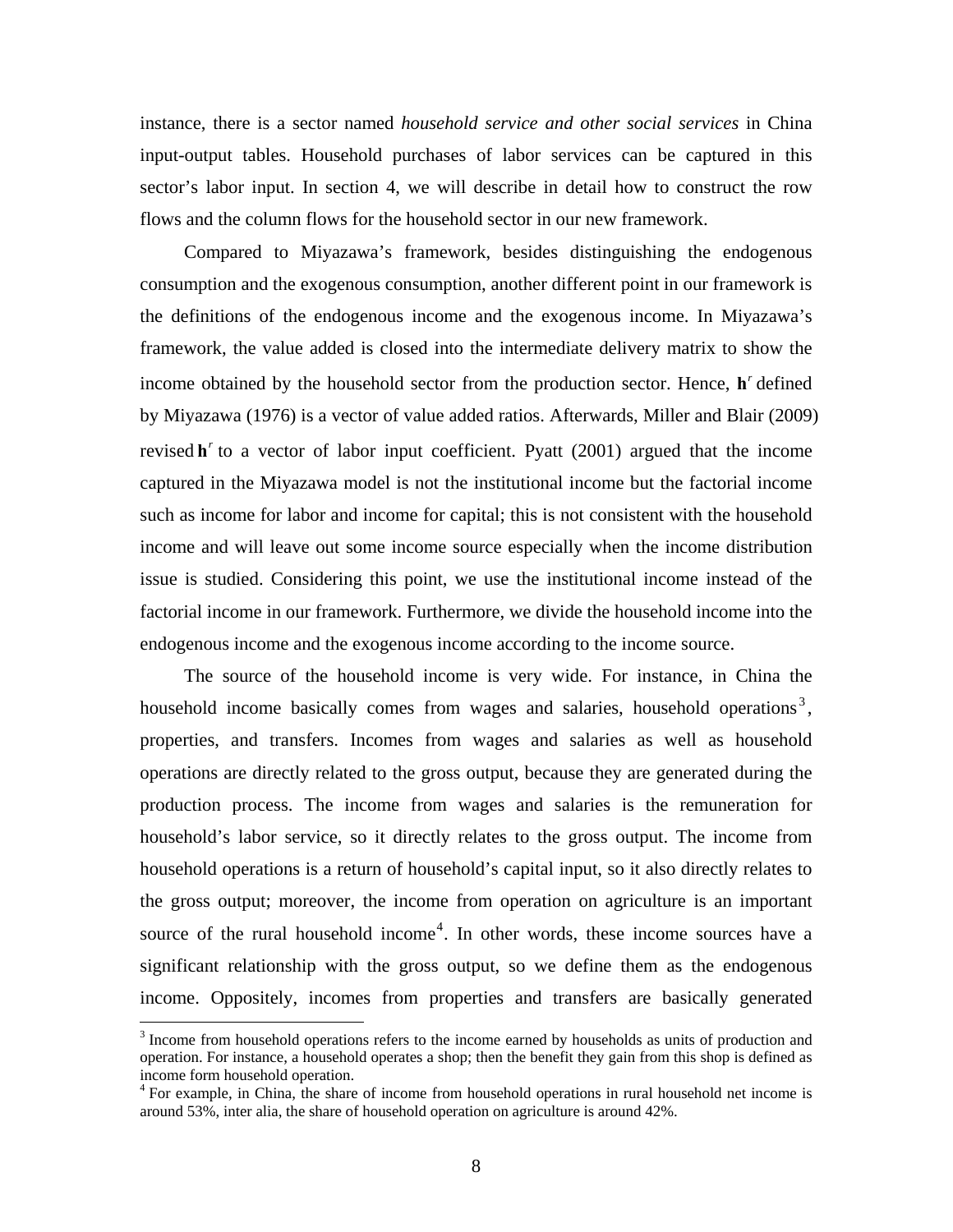outside the production process and often affected by many nonproduction influencing factors. For instance, the income from properties mainly depends on the finance market condition and the amount of household's property such as savings and houses. The income from transfers is the result of income redistribution and usually depends on institution's decisions on the household's welfare such as related government policies. Hence, we define the income from properties and transfers as the exogenous income.

From Table 1, we can derive the following accounting equations for the production sector and the household sector:

(3) 
$$
\sum_{j=1}^{n} z_{ij}^{d} + c_{id}^{en} + c_{id}^{ex} + f_{id}^{*} + e_{i} = x_{i} \quad (i = 1, 2...n),
$$

(4) 
$$
\sum_{j=1}^n h_j + h^* = x_{n+1},
$$

(5) 
$$
\sum_{i=1}^{n} z_{ij}^{d} + m_{j} + h_{j} + \tilde{v}_{j} = x_{j} \ (j = 1, 2...n),
$$

(6) 
$$
\sum_{i=1}^{n} c_{id}^{en} + c_m^{en} + \sum_{i=1}^{n} c_{id}^{ex} + c_m^{ex} + v^* = x_{n+1}.
$$

Equation (3) expresses that the gross output  $(x<sub>i</sub>)$  of each sector flows to intermediate use  $(\sum_{j=1}$  $\sum_{n=0}^n$  $\sum_{j=1}^{n} z_{ij}^{d}$ ), endogenous consumption ( $c_{id}^{en}$ ), exogenous consumption ( $c_{id}^{ex}$ ), other domestic final demands ( $f_{id}^*$ ), and export ( $e_i$ ). Equation (4) indicates that the sum of endogenous income ( $\sum_{j=1}^{n}$ *n*  $\sum_{j=1}^{n} h_j$ ) and exogenous income ( $h^*$ ) equals total income ( $x_{n+1}$ ). Equation (5) indicates that the gross input  $(x_i)$  of each sector consists of domestic intermediate input  $(\sum_{i=1}$  $\sum_{n=0}^n$  $\sum_{i=1}^{n} z_{ij}^{d}$ ), imported intermediate input  $(m_j)$ , and primary input  $(h_j + \tilde{v}_j)$ . Equation (6) indicates that the total household income ( $x_{n+1}$ ) flows to household consumption  $\left(\sum_{i=1}^{n} c_{id}^{en} + c_m^{en} + \sum_{i=1}^{n} \right)$  $\sum_{n=0}^{n}$   $e^{n}$   $\sum_{n=0}^{n} e^{nx}$   $\sum_{n=0}^{n} e^{nx}$  $\sum_{i=1}^{n} c_{id}^{en} + c_m^{en} + \sum_{i=1}^{n} c_{id}^{ex} + c_m^{ex}$ , and income tax and saving ( $v^*$ ).

#### **3.2 Model**

The partially closed input-output model with partially endogenized consumption can be derived from equation (3) and (4). First, we give some definitions used in our model.  $\mathbf{A}^d = (a_{ij}^d)_{n \times n}$  is a matrix of domestic input coefficients, where  $a_{ij}^d = z_{ij}^d / x_j$ ;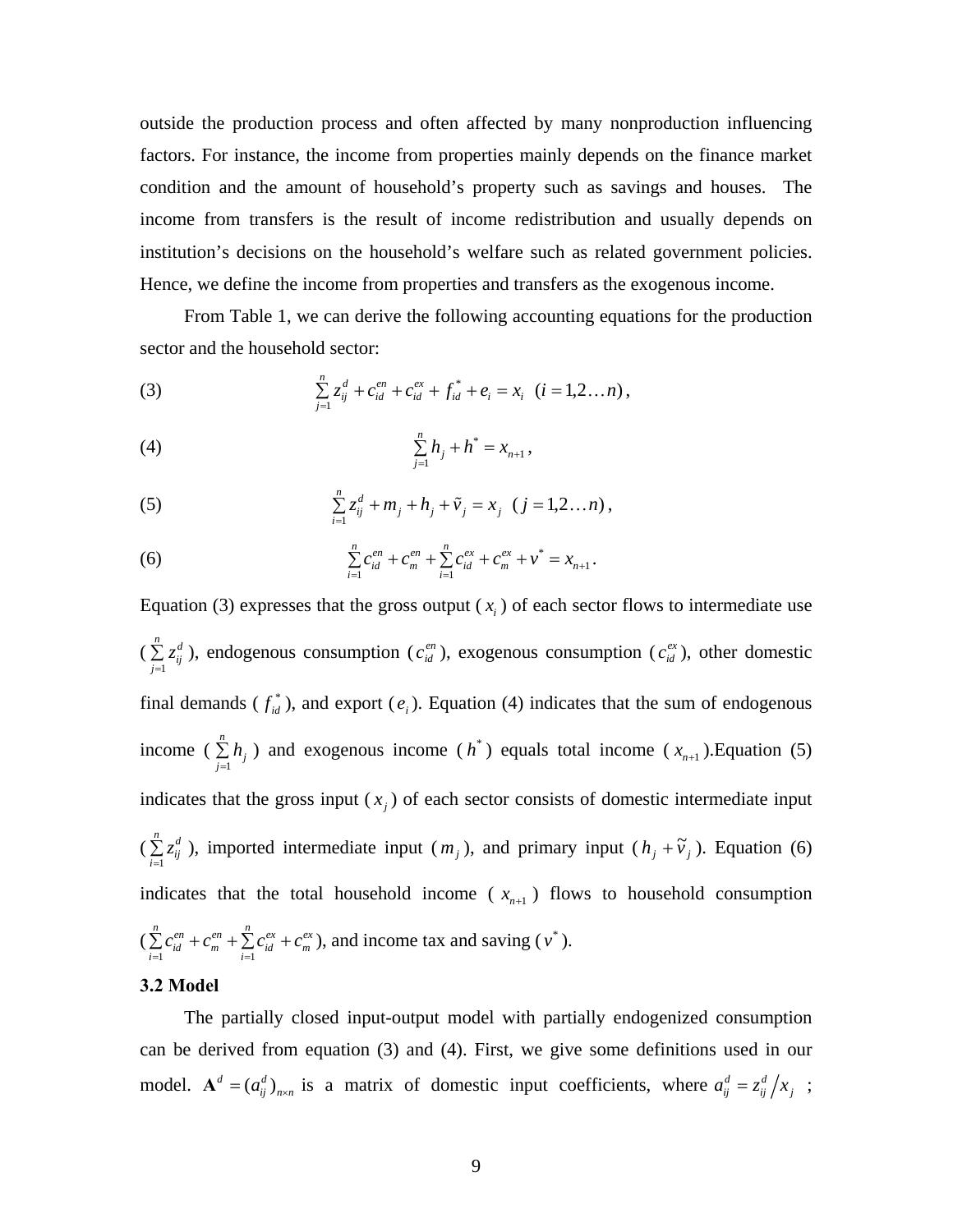$\mathbf{w} = (w_j)_{j \times n}$  is a row vector of endogenous income coefficients, where  $w_j = h_j / x_j$ ;  $\mathbf{c}^d = (\alpha_i^d)_{n \times 1}$  is a column vector of the endogenous consumption coefficients of domestic products, where  $\alpha_i^d = c_{id}^{en} / x_{n+1}$ .  $\tilde{\mathbf{f}} = (\tilde{f}_i)_{n \times 1}$  is a vector of the exogenous final demands on domestic products, where  $\tilde{f}_i = c_{id}^{ex} + f_{id}^* + e_i$ . Then Equation (3) and (4) can be expressed as:

.

(7) 
$$
\begin{cases} \sum_{j=1}^{n} a_{ij}^{d} x_{j} + \alpha_{i}^{d} x_{n+1} + \tilde{f}_{i} = x_{i} \ (i = 1, 2...n) \\ \sum_{j=1}^{n} w_{j} x_{j} + h^{*} = x_{n+1} \end{cases}
$$

Matrix form:

(8) 
$$
\begin{bmatrix} \mathbf{A}^d & \mathbf{c}^d \\ \mathbf{w}^{\mathbf{i}} & 0 \end{bmatrix} \begin{bmatrix} \mathbf{x} \\ x_{n+1} \end{bmatrix} + \begin{bmatrix} \tilde{\mathbf{f}} \\ h^* \end{bmatrix} = \begin{bmatrix} \mathbf{x} \\ x_{n+1} \end{bmatrix}.
$$

Solving Equation (8) yields the final model:

(9) 
$$
\mathbf{x}^* = (\mathbf{I} - \mathbf{A}^*)^{-1} \mathbf{f}^* = \mathbf{L}^* \mathbf{f}^*,
$$

where 
$$
\mathbf{A}^* = \begin{bmatrix} \mathbf{A}^d & \mathbf{c}^d \\ \mathbf{w}^i & 0 \end{bmatrix}, \mathbf{x}^* = \begin{bmatrix} \mathbf{x} \\ x_{n+1} \end{bmatrix}, \mathbf{f}^* = \begin{bmatrix} \widetilde{\mathbf{f}} \\ h^* \end{bmatrix}, \mathbf{L}^* = (\mathbf{I} - \mathbf{A}^*)^{-1}.
$$

## **3.3 Multipliers**

<u>.</u>

Some useful multipliers can be obtained by calculating the extended Leontief inverse matrix  $L^*$ . The solution to  $L^*$  is

$$
(10)\mathbf{L}^* = (\mathbf{I} - \mathbf{A}^*)^{-1} = \begin{bmatrix} \mathbf{L}_{11}^* & \mathbf{l}_{12}^* \\ \mathbf{l}_{21}^* & l_{22}^* \end{bmatrix} = \begin{bmatrix} \mathbf{L}(\mathbf{I} + \mathbf{c}^d \frac{1}{1 - \mathbf{w} \mathbf{L} \mathbf{c}^d} \mathbf{w} \mathbf{L}) & \mathbf{L} \mathbf{c}^d \frac{1}{1 - \mathbf{w} \mathbf{L} \mathbf{c}^d} \\ \frac{1}{1 - \mathbf{w} \mathbf{L} \mathbf{c}^d} \mathbf{w} \mathbf{L} & \frac{1}{1 - \mathbf{w} \mathbf{L} \mathbf{c}^d} \end{bmatrix},
$$

where  $\mathbf{L} = (\mathbf{I} - \mathbf{A}^d)^{-1}$ . A vector of output multipliers  $\mathbf{m}(o) = [m_1(o), m_2(o), ..., m_n(o)]$  can be derived based on  $\mathbf{L}_{11}^*$ , which equals  $i\mathbf{L}_{11}^*$ <sup>5</sup>.  $m_j(o)$  indicates the total products of all production sectors required to satisfy one unit of exogenous final demand of sector *j* . Similar to  $i\mathbf{L}_{11}^*$ ,  $i\mathbf{l}_{12}^*$  indicates the total products of all production sectors induced by one unit exogenous income of the household sector; we define it as income-driven output multiplier. If the household sector is disaggregated into several groups,  $l_{22}^*$  should be

<sup>&</sup>lt;sup>5</sup> In this paper,  $\mathbf{i} = (1, 1, \dots 1)$  denotes a summation vector with conformable length.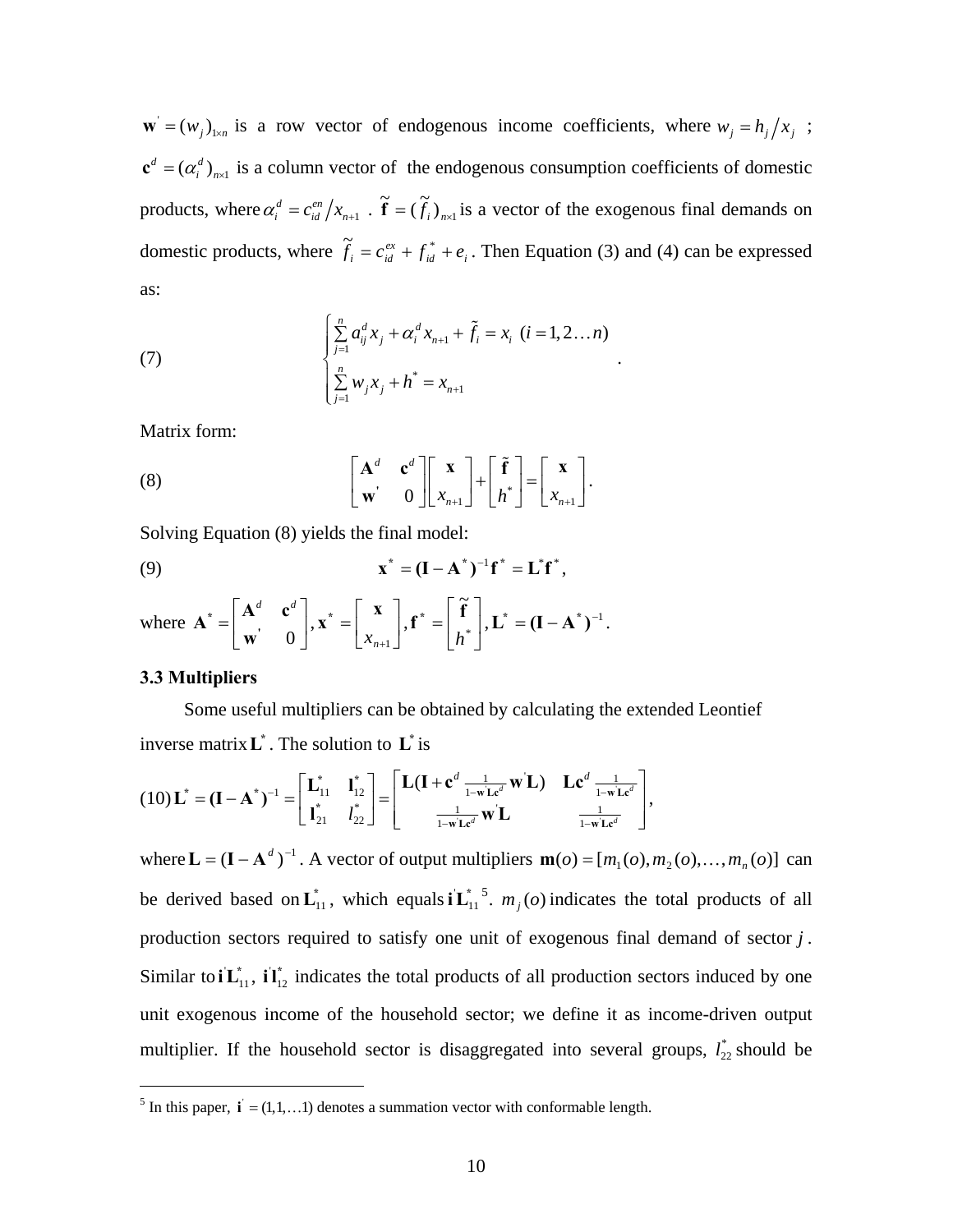expressed as  $(I - W LC<sup>d</sup>)<sup>-1</sup>$ . Miyazawa (1978) defined it as the "interrelational income multiplier", which describes the effect of a change in one group's income on the incomes of all the groups. The *j* th element of the "multi-sector income multiplier" vector  $I_{21}^*$ , which is defined by Miyazawa, indicates the total household income (earned from all the production sectors) induced by one unit exogenous final demand of sector *j* . The value added multiplier matrix can be obtained by  $M(v) = \hat{V} L_{11}^*$ , where  $\hat{V}$  is a diagonal matrix transformed from the value added coefficient vector  $\mathbf{v} = \left[ v_1 / x_1, v_2 / x_2 ... v_n / x_n \right]$ . The element  $m_{ij}(v)$  in  $M(v)$  indicates the total (both direct and indirect) value added of sector *i* driven by one unit exogenous final demand of sector *j* . Finally, we give the endogenous consumption multiplier matrix  $M(\text{enc})$ , which can measure the consumption of each sector induced by one unit exogenous final demand of any production sector. Its formula is

(11) 
$$
M(enc) = c^{d}I_{21}^{*} = (I - c^{d}W^{*}L)^{-1} - I,
$$

where again  $\mathbf{L} = (\mathbf{I} - \mathbf{A}^d)^{-1}$ . The element  $m_{ij}(enc)$  in  $\mathbf{M}(enc)$  indicates the household consumption on sector*i* induced by one unit exogenous final demand of sector *j* .

### **3.4 Consumption Decomposition**

The most important step to develop our new model is to decompose the household consumption into the endogenous consumption and the exogenous consumption. This requires a specific consumption decomposition formula. On the one hand, this formula can take into account factors relevant to household consumption behavior. On the other hand, it should facilitate decomposing the household consumption into the endogenous consumption which is determined by the current household income, and the exogenous consumption which is determined by other factors.

According to RIH, LCPIH, and related studies, there are many other factors influencing aggregate consumption besides the current income, such as past consumption levels (the relative income hypothesis proposed by Duesenberry), future income (see Carroll, 1994; Muellbauer and Lattimore, 1999; Luengo-Prado and Sørensen, 2008), interest rate (see Attanasio and Weber, 1993; Erlandsen and Nymoen, 2008) and demographic structures such as population age structure (see Erlandsen and Nymoen,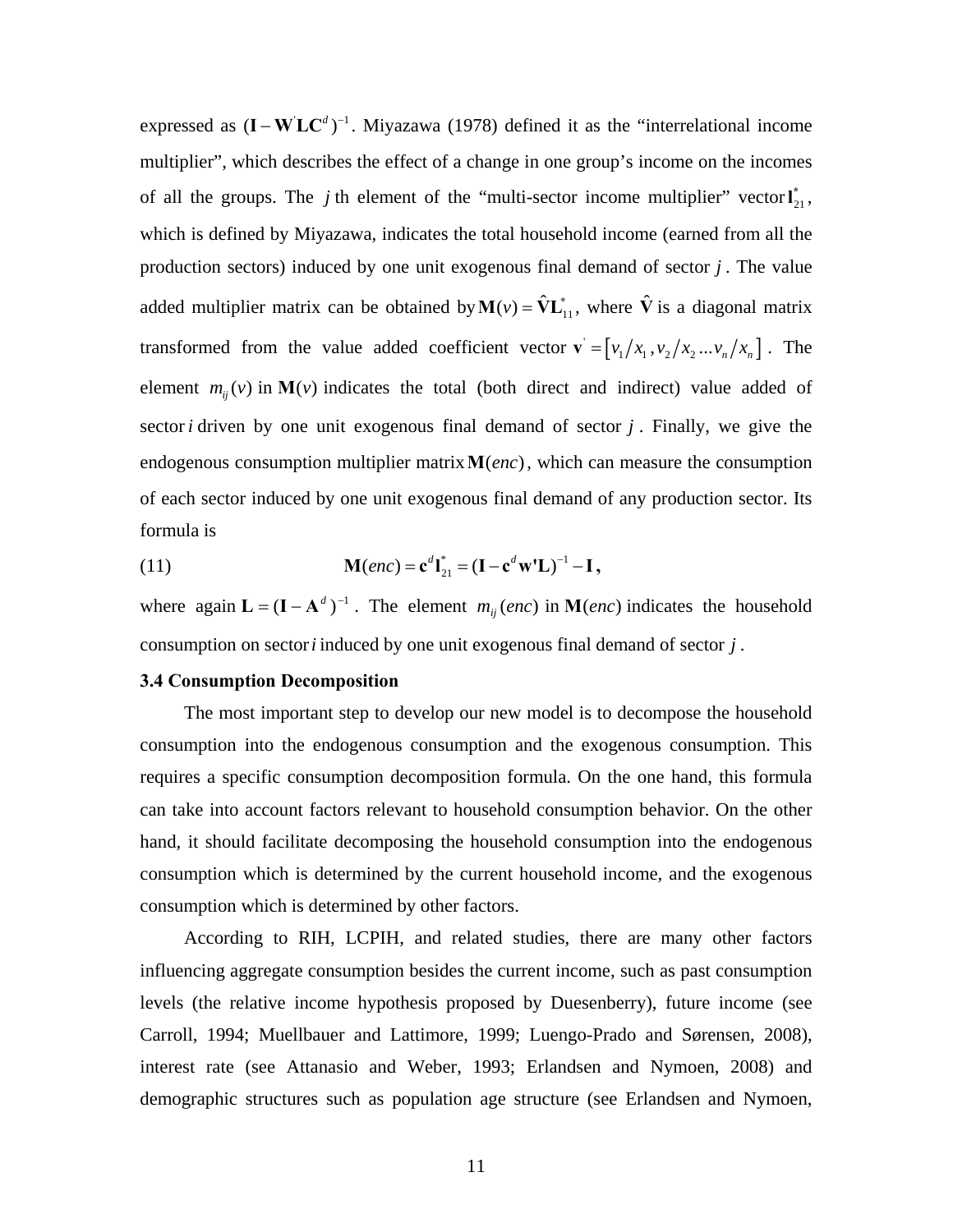2008) and education structure. On the other hand, related studies on consumer preference and demand systems (see Clements and Selvanathan, 1994; Barnett and Serletis, 2008) show that the commodity price and consumer's taste play important roles in determining the budget share of each commodity category. When attempting to estimate the consumption decomposition formula for each commodity category, these two factors should also be taken into account. The reason for this is that they determine the consumer's behavior to make choices among different commodities, given the budget.

Considering these factors, we specify the consumption decomposition formula as the following form:

(12) 
$$
c_{it} = \alpha_{it}(\tilde{e}, r, d, p, \lambda...) x_{(n+1)t} + \beta_i c_{i(t-1)} + \varepsilon_{it}.
$$

Where  $c_i$  is the aggregate household consumption of product *i*;  $\alpha_i$  is the endogenous consumption coefficient of product *i*;  $x_{n+1}$  again is the total household income.

 $\alpha_{i}(\tilde{e}, \sigma, r, d, p, \lambda...)$  indicates that the endogenous consumption coefficient depends on the household's expectation on his future income  $\tilde{e}$ , interest rate  $r$ , demographic structure *d*, commodity price *p*, household's taste  $\lambda$ , and other related factors. It implies that these factors affect the consumption by affecting the endogenous consumption coefficient. In fact, if an increase in income occurs, a household with an optimistic expectation on its future income will spent a larger proportion of this increase than that with a pessimistic expectation on its future income. In the same sense, a household with a high dependency ratio  $6$  and other conductive demographic characteristics, and a low real interest rate will spent a larger proportion of an increase in income than that with a low dependency ratio, and a high real interest rate. With regard to an ordinary commodity, if its price decreases, the household sector will adjust its endogenous consumption on this commodity to a higher level, so that its consumption on this commodity will increase even if its income holds fixed. A change in the household's taste also affects the endogenous consumption coefficients. If the household's taste changes to be fond of buying commodity A, then the endogenous consumption coefficient of commodity A will increase, so that the consumption on commodity A will

 $\overline{a}$ 

<sup>&</sup>lt;sup>6</sup> The term dependency ratio is defined as the number of children and retired persons to those of working age. Since an individual borrows when they are young, saves when they are in working age, and dissave when they are retired, a high dependency ratio can facilitate consumption.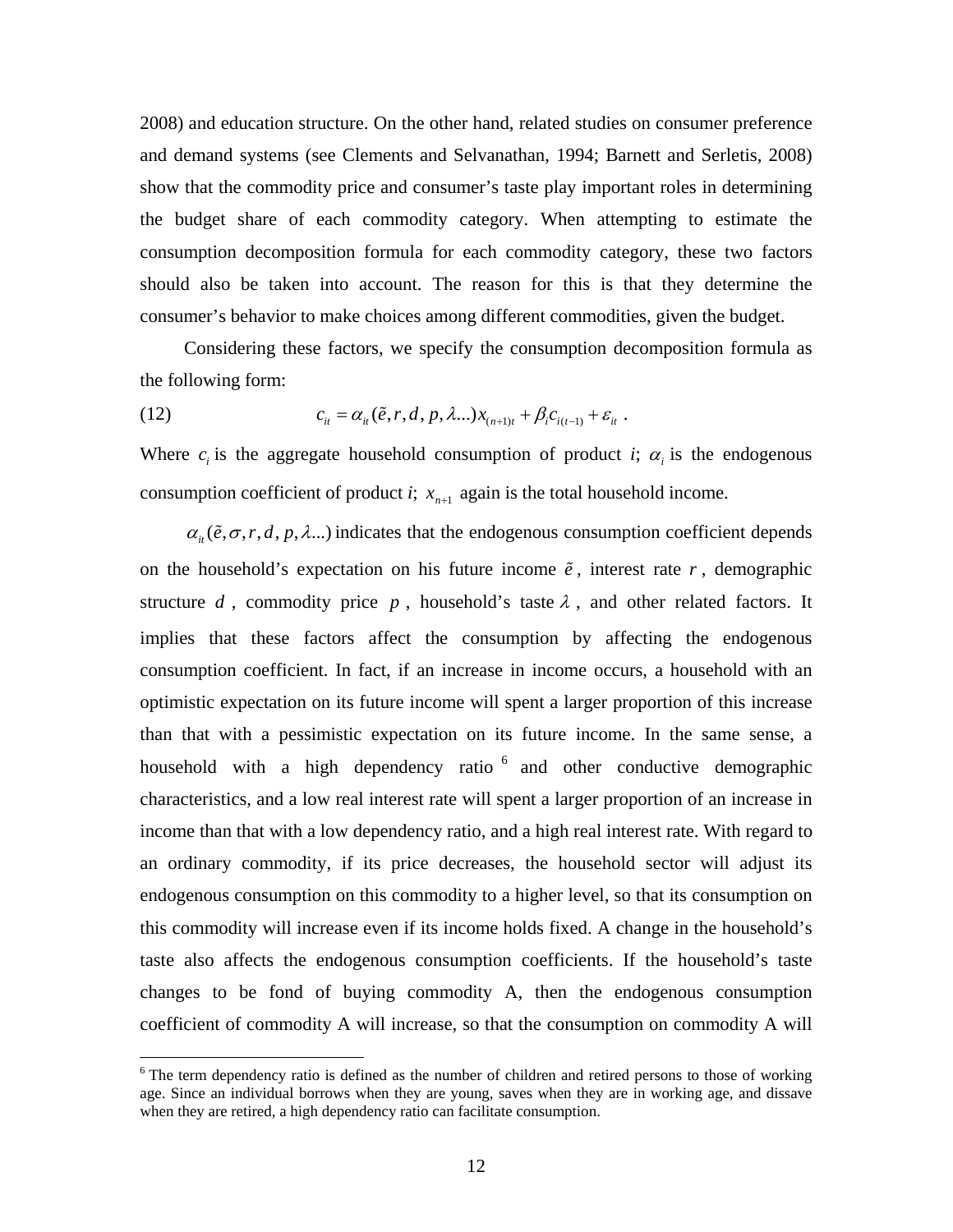increase even if the income holds fixed. The endogenous consumption coefficient  $\alpha_{it}$  is allowed to vary over time in our model, because its influencing factors usually change over time.

As we discussed in section 2, it is difficult for a household to reduce the consumption level once attained, so the past consumption peak is an important determinant of the current consumption. Since the aggregate consumption is usually in growth, we use the consumption of the previous period  $c_{i(t-1)}$  as a measure of the past consumption peak. The past consumption shows the household's consumption habit or experience. The effect of habit or experience on consumption is usually hard to change, so we deem that the coefficient  $\beta$ <sub>i</sub> of the previous period consumption is invariant over time.

The estimation of  $\alpha_{it}$  is the key to develop the consumption decomposition formula. As we discussed previously, the endogenous consumption coefficients have many influencing factors. Some of the factors such as consumer's taste are unobservable and it is difficult to find good proxy variables for them. Moreover, the function form between the endogenous consumption coefficient and its influencing factors is also difficult to specify correctly, because it is not clear how the household evaluates the changes in the influencing factors together. Considering these difficulties, we assume that the household's decision-making process on the endogenous consumption coefficient follows the random walk process:  $\alpha_{it} = \alpha_{it-1} + \mu_{it}$ ,  $\mu_{it} \sim NIID(0, \sigma_{\mu_i}^2)$ . This assumption implies that the household changes its decision on  $\alpha_{i}$  only when it finds that the changes in the influencing factors  $\tilde{e}$ ,  $r$ ,  $d$ ,  $p$ ,  $\lambda$ ... occur, and the decision change at current period is not affected by those made at previous periods<sup>7</sup>.

<u>.</u>

 $<sup>7</sup>$  Before changing his decision on the endogenous consumption coefficient, the household will consider</sup> various changes in the influencing factors at current period. Although the household may learn something about the current situation from the history, considering uncertain changes in many factors and the forwardlooking characteristic of the household, we think that the household's decision change based on his evaluation on the various changes in the influencing factors would be weakly dependent at each period. So, we think that the household's decision change at current period is mainly based on the current information and little affected by the decision change at previous periods.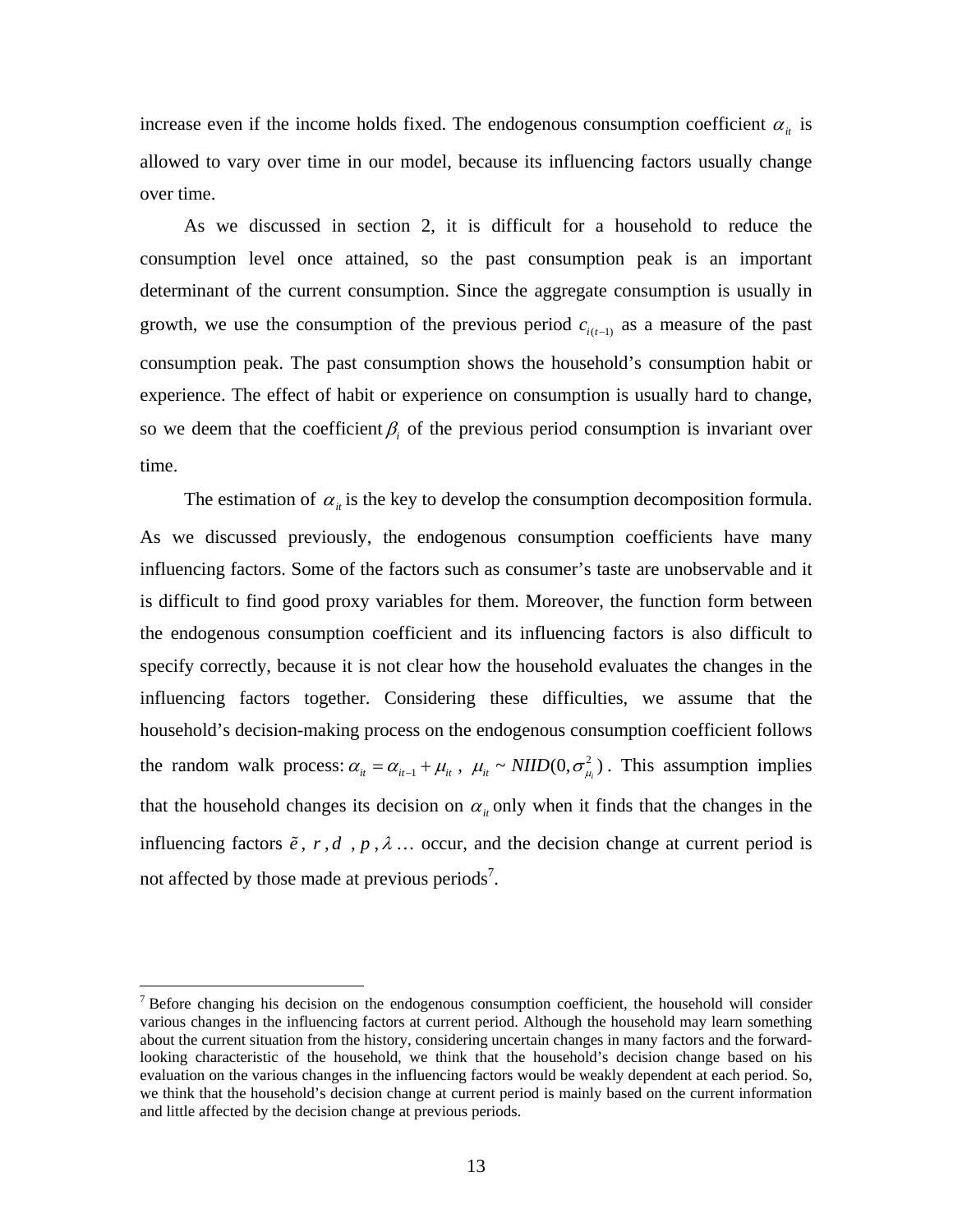Under this assumption, the endogenous consumption coefficient  $\alpha_t^8$  can be estimated by the following procedure. Suppose that  $\hat{\alpha}_{t-1} = E_{t-1}(\alpha_{t-1})$  is a minimum mean square error (MMSE) estimator of  $\alpha_{t-1}$  based on all the information up to period  $t-1$ . Then, the MMSE prediction of  $\alpha$ , and  $\alpha$  can be obtained by  $\hat{\alpha}_{t|t-1} = E_{t-1}(\alpha_{t-1} + \mu_t) = \hat{\alpha}_{t-1}$  and  $\hat{c}_{t|t-1} = \hat{\alpha}_{t|t-1} x_{t-1} + \beta c_{t-1}$ .  $\hat{\alpha}_{t|t-1}$  equals to the estimation of  $\alpha_{t-1}$ . However, this estimation is only based on the information up to period  $t-1$ , and the household may change his decision on the endogenous consumption coefficient based on the information at period *t*. Hence,  $\hat{\alpha}_{t,t-1}$  should be further adjusted. When the observation of the household consumption at period  $t$   $(c<sub>i</sub>)$  is available, we can obtain the prediction error  $\hat{\varepsilon}_t = c_t - \hat{c}_{t|t-1}$ . It contains the information about the change in  $\alpha$ . Based on this information,  $\hat{\alpha}_{t|t-1}$  can be updated to a more precise estimation of  $\alpha_t : \hat{\alpha}_t = \hat{\alpha}_{t|t-1} + f(\hat{\varepsilon}_t)$ . This procedure can be implemented by using the Kalman filter algorithm.

The Kalman filter (see Harvey, 1987; Hamilton, 1994) is a recursive algorithm for updating a one-step ahead estimate of the state mean given new information. It has been successfully applied to many empirical economic issues to address time varying parameter (TVP) model and unobserved component models. Suppose that a univariate TVP model is specified with an observation equation

(13) 
$$
y_t = d_t + \mathbf{x}_t \mathbf{\beta} + \mathbf{z}_t \mathbf{\alpha}_t + \xi_t, \ t = 1, 2, \dots T
$$

and a state equation

 $\overline{a}$ 

(14) 
$$
\mathbf{a}_t = \mathbf{r}_t + \mathbf{T} \mathbf{a}_{t-1} + \mathbf{\eta}_t, \ \ t = 1, 2, \dots T.
$$

Where  $y_t$  is the dependent variable with a fixed observation at time *t*;  $\alpha_t$  is a state vector  $(m \times 1)$  with time varying parameters of interest;  $z<sub>t</sub>$  is a vector  $(m \times 1)$  with observed variables that affect the dependent variable;  $\bf{x}$  is a vector  $(n \times 1)$  with observed variables that affect the dependent variable whose coefficient vector**β** *n*×1 is invariant over time. **T** is a fixed matrix  $(m \times m)$  which is specified based on prior information; *d*, and **r**, are fixed scalar and vector  $(m \times 1)$  respectively, which are also known in advance; the

 $8$  To be convenient for our statement, here the subscript *i* is dropped. It means that the following statements are about any commodity category.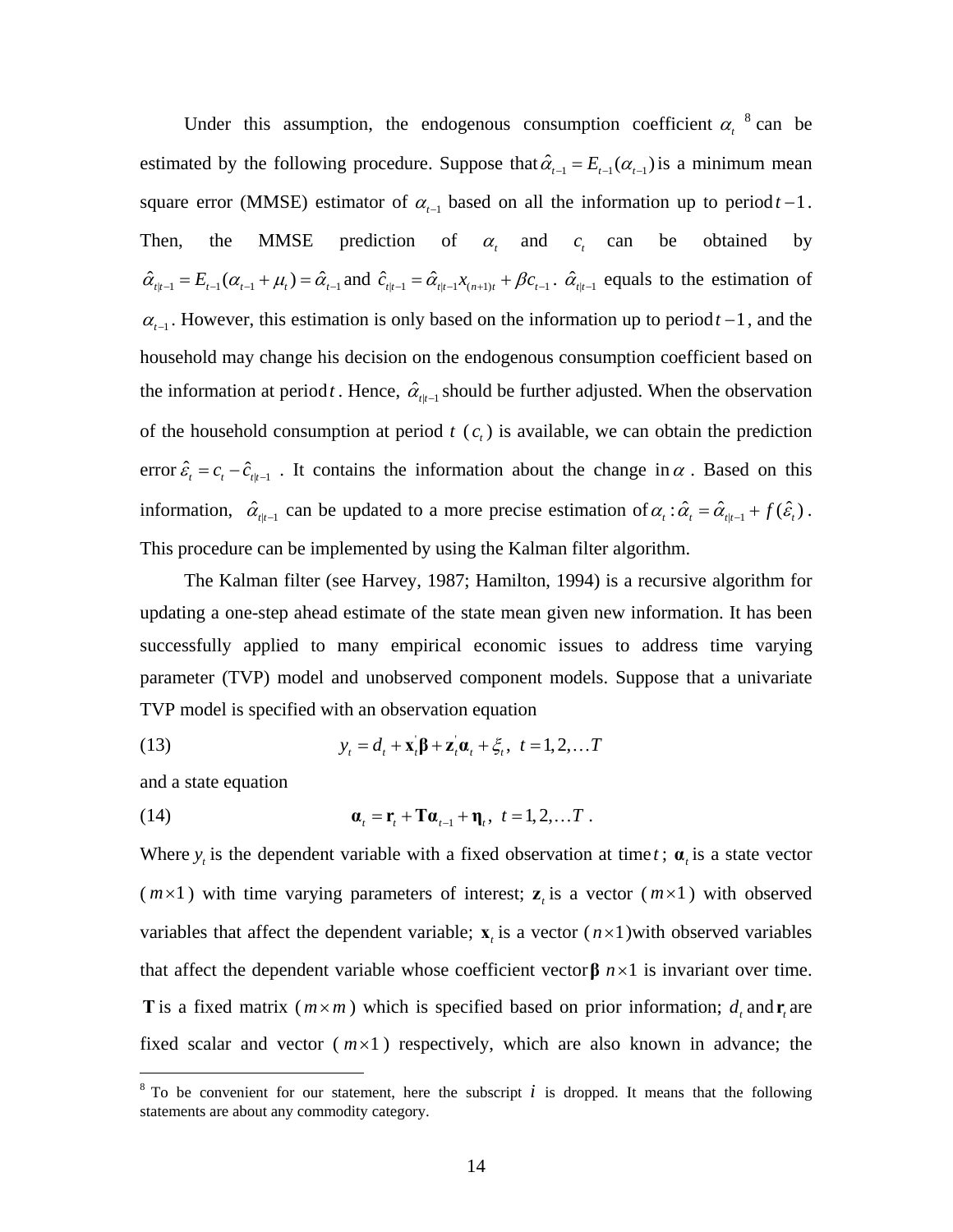disturbances  $\xi_t$  and  $\eta_t$  are white noise, with 0 means and variance  $\sigma^2 h_t$ ,  $\sigma^2 Q_t$ respectively.  $\xi$  and  $\eta$ , are assumed to be mutually serially independent.

Let  $\hat{\mathbf{a}}_{t-1}$  be the minimum mean square estimator of  $\mathbf{a}_{t-1}$  based on all the information up to time  $t-1$ , and let  $\sigma^2$ **P**<sub>*t*−1</sub> be the mean square error matrix of  $\hat{\mathbf{a}}_{t-1}$ . Given  $\hat{\mathbf{a}}_{t-1}$  and  $\mathbf{P}_{t-1}$  at time  $t-1$ , the minimum mean square estimator of  $\mathbf{a}_t$  and its mean square error matrix are:

$$
\hat{\mathbf{a}}_{t|t-1} = \mathbf{T}\hat{\mathbf{a}}_{t-1} + \mathbf{r}_t
$$

$$
\mathbf{P}_{t|t-1} = \mathbf{T} \mathbf{P}_{t-1} \mathbf{T}' + \mathbf{Q}_t.
$$

When the new observation about *y* at time *t* is available, the estimator and its mean square error matrix can be updated by the following formulas:

(17) 
$$
\hat{\mathbf{a}}_t = \hat{\mathbf{a}}_{t|t-1} + \mathbf{P}_{t|t-1} \mathbf{z}_t (y_t - d_t - \mathbf{x}_t \mathbf{\beta} - \mathbf{z}_t \hat{\mathbf{a}}_{t|t-1}) / (\mathbf{z}_t \mathbf{P}_{t|t-1} \mathbf{z}_t + h_t)
$$

(18) 
$$
\mathbf{P}_{t} = \mathbf{P}_{t|t-1} - \mathbf{P}_{t|t-1} \mathbf{z}_{t} \mathbf{z}_{t}^{\top} \mathbf{P}_{t|t-1} / (\mathbf{z}_{t}^{\top} \mathbf{P}_{t|t-1} \mathbf{z}_{t} + h_{t})
$$

Formula (15) and (16) are referred as the prediction equations, and Formula (17) and (18) are referred as updating equations. They together make up the Kalman filter.

The consumption decomposition formula can be estimated by applying the maximum likelihood estimation method with the Kalman filter on the following TVP model:

(19) 
$$
\begin{cases} c_{it} = \alpha_{it} x_{(n+1)t} + \beta_{i} c_{i(t-1)} + \varepsilon_{it} \\ \alpha_{it} = \alpha_{it-1} + \mu_{it} \end{cases}
$$

1

It consists of the observation equation  $c_{it} = \alpha_i x_{(n+1)t} + \beta c_{i(t-1)} + \varepsilon_i$  and the state equation  $\alpha_{it} = \alpha_{it-1} + \mu_{it}^{9}$ , in which  $\varepsilon_{it}$  and  $\mu_{it}$  are assumed to be Gaussian disturbances, and they are also mutually serially independent. Based on estimated results, we can easily obtain the endogenous consumption  $c_{it}^{en} = \hat{\alpha}_{it} x_{n+1}$  and the exogenous consumption  $c_{it}^{ex} = c_{it} - c_{it}^{en}$ .

 $9^9$  By summarizing the Kalman filter related empirical results, Engle and Watson (1987) found that when the behavioral model is concerned, for many data sets the simple random walk specification for the state equation performs well.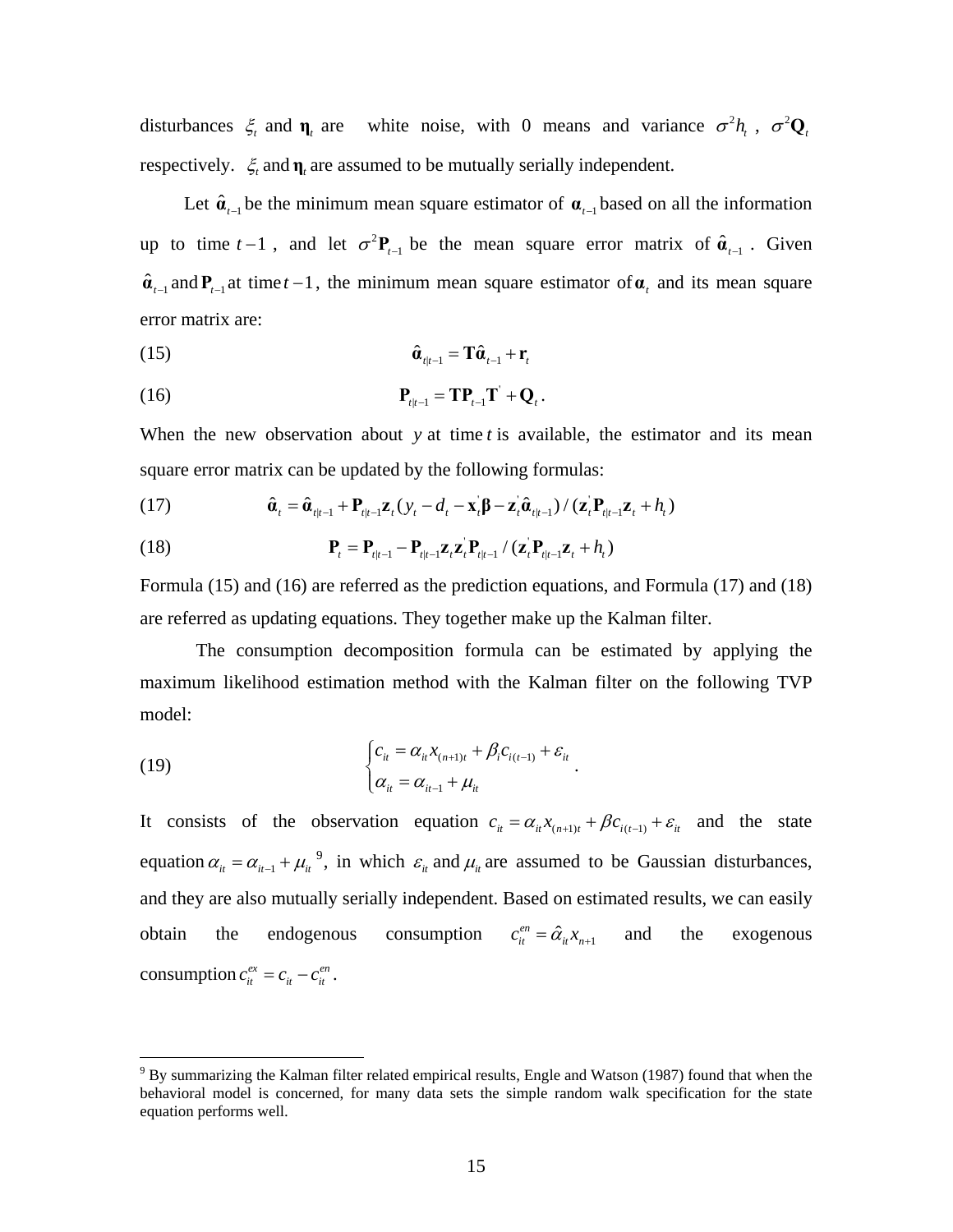# **4. Construct China's Partially Closed Input-Output Model with Partially Endogenized Consumption of 2007**

## **4.1 Estimate Endogenous Consumption Coefficients for Input-Output Sectors**

The household's consumption preference usually varies with different commodity categories, such as food and clothing, rather than with different input-output sectors. It is because that the sectors in the input-output table are "pure" sectors; namely, each sector produces a single product, and each product can be produced by only one sector. This implies that the products are in the same characteristic no mater what it is used for, as long as they are produced by the same sector. For example, scarf and bed sheet are the same product produced by the *textile goods* sector in the input-output table, however, the household's consumption preference on them is different. This suggests that we should divide the commodities into several categories and estimate their endogenous consumption coefficients instead of directly estimating the endogenous consumption coefficients for input-output sectors. The estimated endogenous consumption coefficient of each commodity category can be further distributed to the input-output sectors by Formula (20).  $\mathbf{c} = (\alpha_i)_{i \in \mathbb{N}}$  is a vector of endogenous consumption coefficients of inputoutput sectors;  $\mathbf{c}^* = (a_i^*)_{m \times 1}$  is a vector of endogenous consumption coefficients of commodity categories;  $\mathbf{B} = (b_{ij})_{n \times m}$  is the bridge matrix, where *n* is the number of inputoutput sectors and*m* is the number of commodity categories.

(20)  $\mathbf{c} = \mathbf{B} \mathbf{c}^*$ .

*China Statistical Yearbook* provides the data about per capita urban household income, per capita rural household income, and eight categories of consumption commodities: *food*; *clothing*; *residence*; *household facility*, *article and service*; *health care and medical service*; *transport and communication*; *education, culture and recreation service*; *miscellaneous good and service*. Distinguishing domestic and imported consumption products is required in our framework. However, these eight categories of consumption data do not distinguish them. So, we decide to first estimate the endogenous consumption coefficient for each commodity  $(c^*)$  and then distribute it to those of corresponding input-output sectors ( **c** ) by Formula (20). Finally, obtain the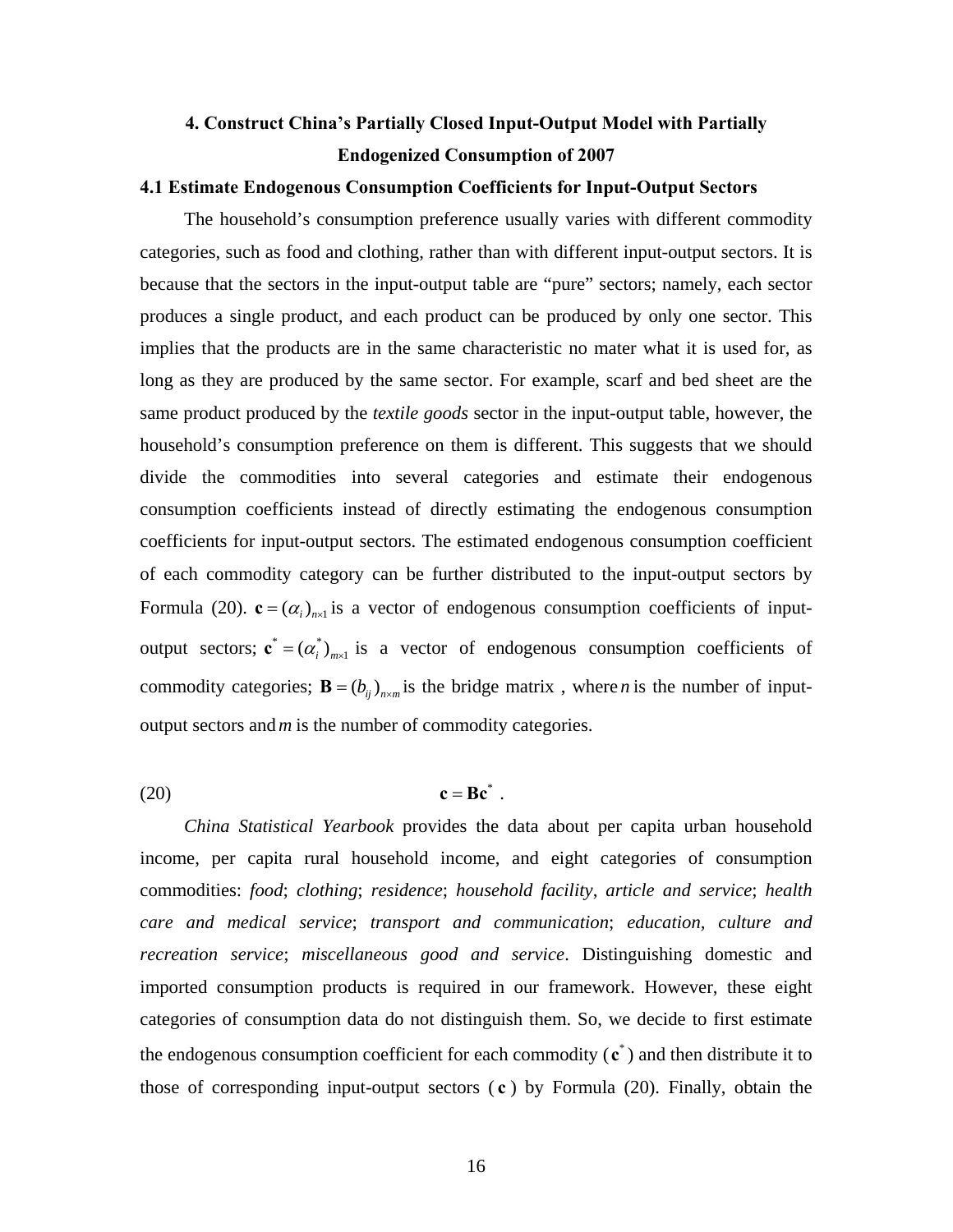endogenous consumption coefficient for domestic products  $(c^d)$  and imported products by using the share of imported products in the aggregate domestic demand. Before estimating, the following processes are made on the data. First, multiply the per capita urban household income and rural household income with their corresponding populations and sum them to obtain the total household income. Second, deflate variables. Each category of commodity is deflated by its corresponding consumption price index; the total income is deflated by the general consumption price index.

 Based on the processed data, the TVP model discussed in section 3 is estimated for each commodity category by the maximum likelihood estimation method with Kalman filter. The Kalman filter yields the estimator of the state vector only based on the available information up to time *t*. We further used all the information in the sample (T observations in all) to provide smoothed estimate of the state vector  $\hat{\mathbf{a}}_{iT}$  by fixed-interval smoothing<sup>10</sup>. The smoothed estimate of  $\alpha_n^*$  and the estimate of  $\beta_i$  for each commodity category are listed in Table 2.

## **<TABLE 2>**

Table 2 illustrates a picture of changes in the endogenous consumption coefficients of the Chinese household from 1989 to 2008. The endogenous consumption coefficient of *food* maintained decreasing from 1989 to 2008. This is consistent with the Engel's law; namely, as income increases, the budget share of food falls. As a kind of basic needs, the endogenous consumption coefficient of *residence* also presents an overall pattern of decrease. The endogenous consumption coefficients of *household facility, article and service*, and *transport and communication* basically increased over time. As the households' income increases, more and more people begin to spend a larger proportion of their increased money on commodities of high value such as appliances, superior furniture and sedans. Peoples' pursuit of human wants drives the increase in the endogenous consumption coefficients of these two commodity categories. The endogenous consumption coefficient of *clothing* went through three stages of change, increasing from 1989 to 1995, decreasing from 1996 to 1998, and increasing from 1999

 $\overline{a}$ 

 $10$  The fixed interval smoothing is a process of calculating backward, starting with the final Kalman filter estimates  $\hat{\mathbf{a}}_{\tau}$  and  $\mathbf{P}_{\tau}$ . The smoothing equations consist of  $\hat{\mathbf{a}}_{\tau\tau} = \hat{\mathbf{a}}_{\tau} + \mathbf{P}_{\tau}^{*}(\hat{\mathbf{a}}_{\tau\tau\tau} - \mathbf{T}\hat{\mathbf{a}}_{\tau})$  and  $\mathbf{P}_{\tau\tau} = \mathbf{P}_{\tau} + \mathbf{P}_{\tau}^{*}(\mathbf{P}_{\tau\tau\tau\tau} - \mathbf{P}_{\tau\tau\tau\$ where  $P_t^* = P_t T P_{t+1}^{-1}$ ,  $t = T - 1, T - 2, \dots 1$ , with  $\hat{\alpha}_{T|T} = \hat{\alpha}_T$ ,  $P_{T|T} = P_T$ .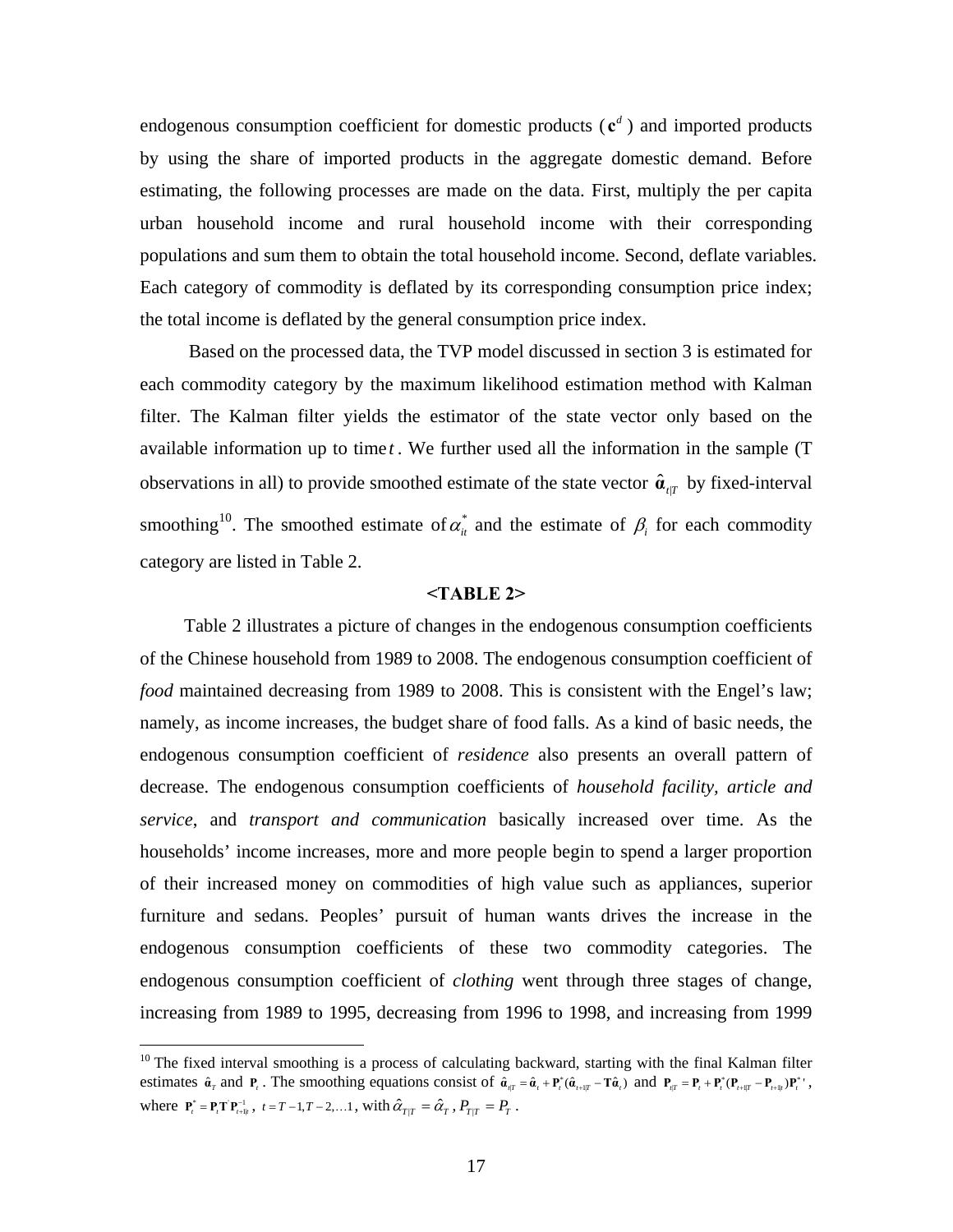to 2008. To a large extent, the decrease stage was caused by the sharply increased clothing price from 1994 to 1997 during which the clothing price increased 17.1%, 14.5%, 7.4%, and 3% respectively. However, the response seems to be somewhat lagged to the increased price. The endogenous consumption coefficients of *health care and medical service*, and *education, culture and recreation service* maintained a relatively stationery pattern in the recent years.

Some important events also had an impact on the endogenous consumption coefficients. For example, the SARS disease occurred in China and caused an obvious impact on the consumption in 2003. Compared to 2002, almost all of the endogenous consumption coefficients decreased, and the aggregate endogenous consumption coefficient decreased about 5.6%. The global financial crisis and Wenchuan earthquake occurred in 2008 also led to a relatively large impact on the consumption. Being affected by this, different degree of declines in the endogenous consumption coefficients of *food*, *transport and communication*, *education, culture and recreation service*, and *miscellaneous good and service* were caused, and the aggregate endogenous consumption coefficient decreased about 4.2%. While the aggregate endogenous consumption coefficient decreases due to the law of diminishing marginal propensity to consume, according to Table 2, this degree of decline in 2008 is much larger than that in the normal year.

In recent years, the consumption of each commodity category has grown with different magnitudes. Based on the estimated TVP model, we calculate the increase in the consumption of each commodity category from 2000 to 2008 and decompose it to the contributions of endogenous consumption and exogenous consumption by Formula (21). The results are presented in Table 3.

(21)  

$$
c_{i(t+s)} - c_{it} = \hat{\alpha}_{i(t+s)}^* x_{(n+1)(t+s)} - \hat{\alpha}_{it}^* x_{(n+1)t} + \hat{\beta}_{i} c_{i(t+s-1)} - \hat{\beta}_{i} c_{i(t-1)} + \hat{\epsilon}_{i(t+s)} - \hat{\epsilon}_{it}
$$

## **<TABLE 3>**

 According to Table 3, the consumption growth of each commodity category exhibits three types: exogenous growth dominant type, endogenous growth dominant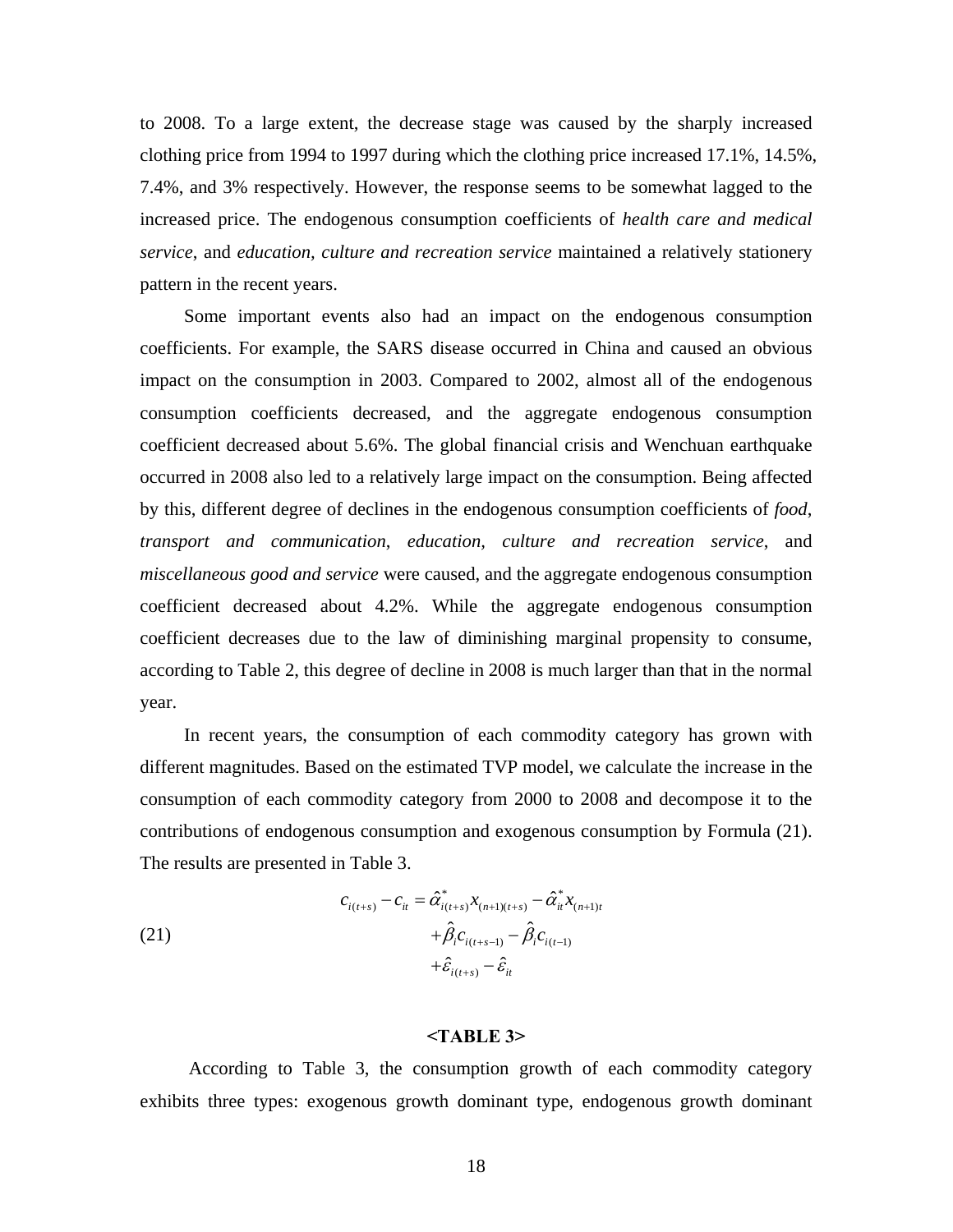type and duo type. The growth patterns of most commodity categories, such as *residence*, *transport and communication*, and *education, culture and recreation service*, are exogenous growth dominant type. Namely, the consumption growth in these commodity categories is mainly attributed to the increase in the exogenous consumption. The exogenous growth dominant pattern implies that the increase in the consumption of these commodity categories mainly depends on the household's consumption habit or experience; the continuation or inertia of the household's consumption habit drives most part of the consumption growth in these commodity categories. The consumption growth patterns of *clothing*, and *household facility, article and service* are endogenous growth dominant type. Namely the consumption growth in these commodity categories is mainly attributed to the increase in the endogenous consumption. This implies that the consumption of these commodity categories mainly depends on the household's current income and his judgment on the current economic and social situation. If his income increases and his judgment on the current economic and social situation is optimistic, he will prefer increasing the consumption of these commodity categories. The duo pattern is given to *food* and *health care and medical service* because the contributions of the endogenous consumption and the exogenous consumption to the consumption growth in these commodity categories are comparable.

Next is to convert the endogenous consumption coefficients of eight categories of commodities in 2007 listed in Table 2 to those of input-output sectors by the bridge matrix**B** . The people who have compiled input-output tables are supposed to hold more information about determining the bridge matrix. However, we only have the following information: the matching table between eight categories of commodities and forty-two sectors in *2007 China input-output table*; the consumption data about each commodity category and each input-output sector.

Based on the limited information, we estimate**B** by the following procedure. First, revise the household consumption in the input-output table to be consistent with the consumption of eight categories of commodities  $11$ . The revised total household

 $\overline{a}$ 

<sup>&</sup>lt;sup>11</sup> Some consumption items in the input-output table are not included in the eight categories of commodities. For instance, the finance consumption, which is defined as the financial intermediation service benefited by the household during his activity of deposit and loan, is not included in the eight categories of commodities.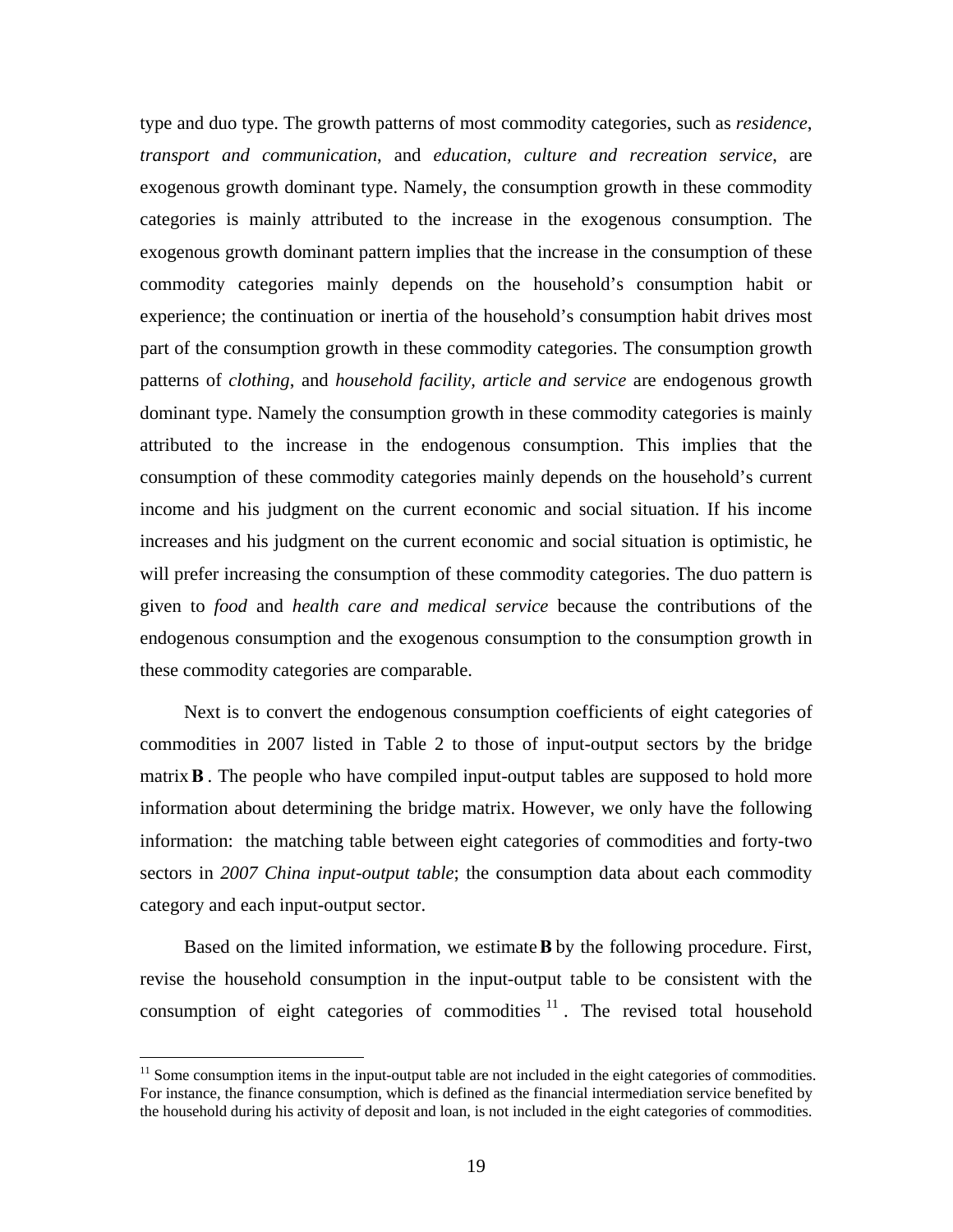consumption in the input-output table should equal to the total consumption of eight categories of commodities. Second, generate a crude estimation of the matching flow matrix  $R = (r_{ii})_{42 \times 8}$  between input-output sectors and eight categories of commodities. if sector *i* matches with commodity *j*, then  $r_{ij} = y_i^c / n_i$  (*j* = 1, 2...8), otherwise  $r_{ij} = 0$ .  $y_i^c$  is the revised household consumption of sector  $i$ ;  $n<sub>i</sub>$  is the number of commodity categories that match with sector  $i \cdot r_{ij}$  represents the amount of consumption of sector  $i$  contained in commodity *j* . Third, balance the crudely estimated matching flow matrix by means of the RAS method<sup>12</sup> to make sure that the sum of each row and each column equal to the revised household consumption of corresponding input-output sector and the consumption of corresponding commodity category respectively. Finally, divide the element in each column by the sum of corresponding column to obtain the estimation of**B** . The matching table between eight categories of commodities and forty-two sectors in *2007 China input-output table*, and the estimated share of each input-output sector in its corresponding commodity category are listed in the Appendix.

After obtaining the endogenous consumption coefficient of each input-output sector by the estimated bridge matrix, we further split it into the endogenous consumption coefficient of domestic product and imported product according to the share of imported product in the aggregate domestic demand. Finally, based on the converted endogenous consumption coefficients of the input-output sectors, the aggregate consumption can be split into the endogenous consumption and the exogenous consumption by Formula (12).

## **4.2 Estimate Endogenous Income Coefficients for Input-Output Sectors**

As we discussed in section 3, the incomes from wages and salaries, and household operations are reasonable to be treated as the endogenous income. The income from wages and salaries is a part of compensation of employees which is an item in the inputoutput table. With regard to the income from household operations, it is difficult to distinguish the compensation and surplus from it, so the income from household

So, this part of consumption should be excluded from the household consumption in the input-output table and further regarded as the exogenous household consumption.

<sup>&</sup>lt;sup>12</sup> RAS is a popular method to recover the entries of a matrix from limited and incomplete multisectoral economic data. See Golan et al. (1993) and Dietzenbacher (2009) for excellent discussion about this method.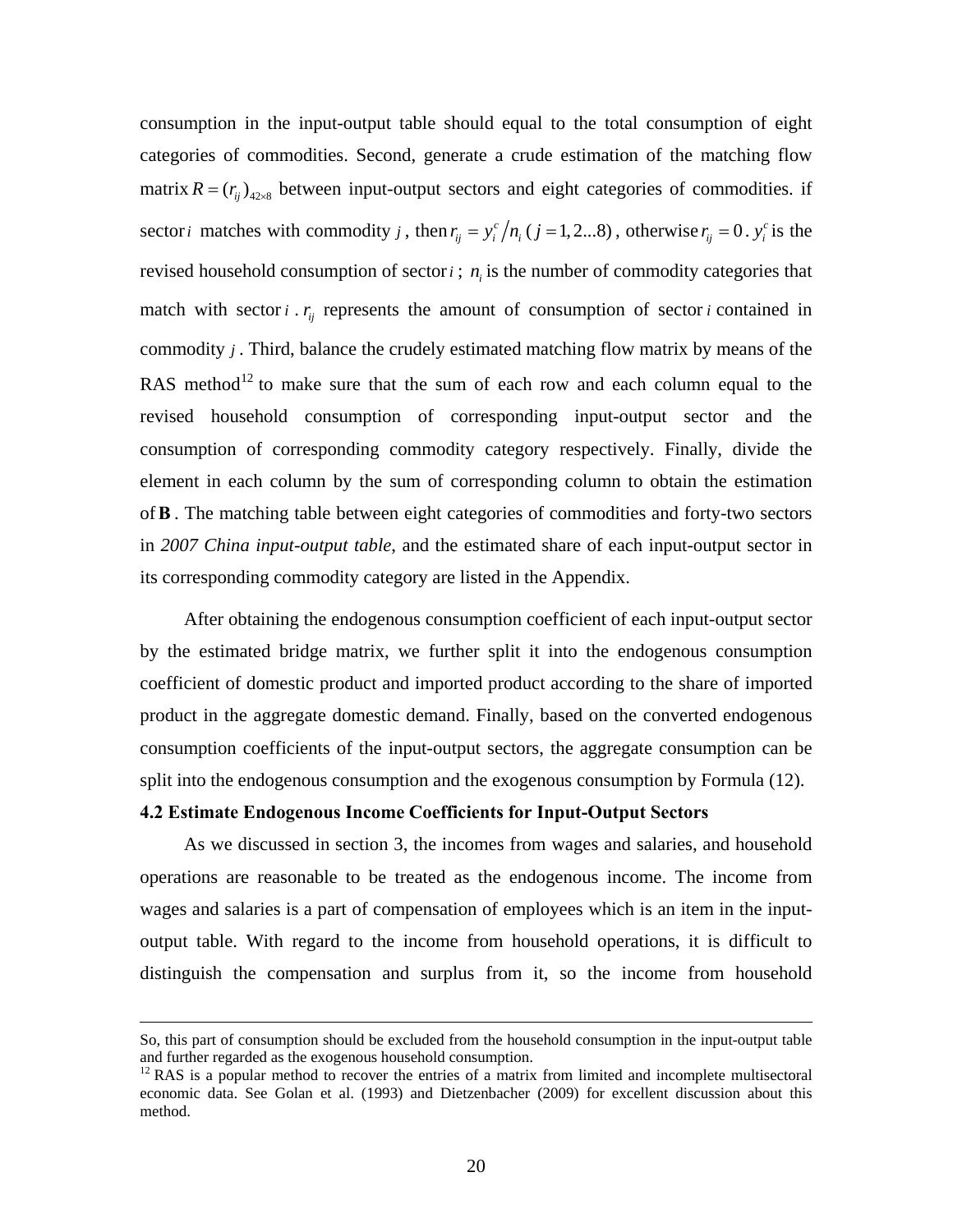operation is usually aggregated to the compensation of employees in the statistical data of China. The share of income from wages and salaries together with household operations in the compensation of employees is around 85.3% in 2007. These two income sources dominate the compensation of employees, so we assume that the structure of wage and salary income together with household operation income earned from each sector is the same as the structure of compensation of employees obtained from each sector. The latter structure is available in the input-output table. We can use the data about total wage and salary income and household operation income collected from *China Statistical Yearbook* as a control number and distribute it to each sector according to the share of each sector's compensation of employees. Then the endogenous income flow is obtained, and the endogenous income coefficient of each sector can further be calculated by dividing each sector's endogenous income over gross output.

Compared to the endogenous income, the exogenous income (consisting of income from properties and transfers) can be easily obtained, since there is detailed data about property income and transfer income of household in *China Statistical Yearbook*. Up to now, the preparations on the new features of our model have been done. Based on these preparations, China's partially closed input-output model with partially endogenized consumption of 2007 can be expressed as the form of Formula (8).

## **5. The Impact of 4 Trillion yuan Stimulus Package on the GDP of China in the Short Run**

To alleviate the recessionary impact of global financial crisis on the economic growth of China, the Chinese central government announced a fiscal stimulus package in the fourth quarter of 2008. According to this stimulus package, from the fourth quarter of 2008 to 2010, a 4 trillion yuan investment scale will be formed in China by means of government investment and absorbing private investment. In this 4 trillion yuan stimulus package, the central government investment accounts for 1.18 trillion yuan; the other investment is afforded by the local government and the private. The composition of this stimulus package is listed in Table 4. Most of the items focus on infrastructure construction.

### **<TABLE 4>**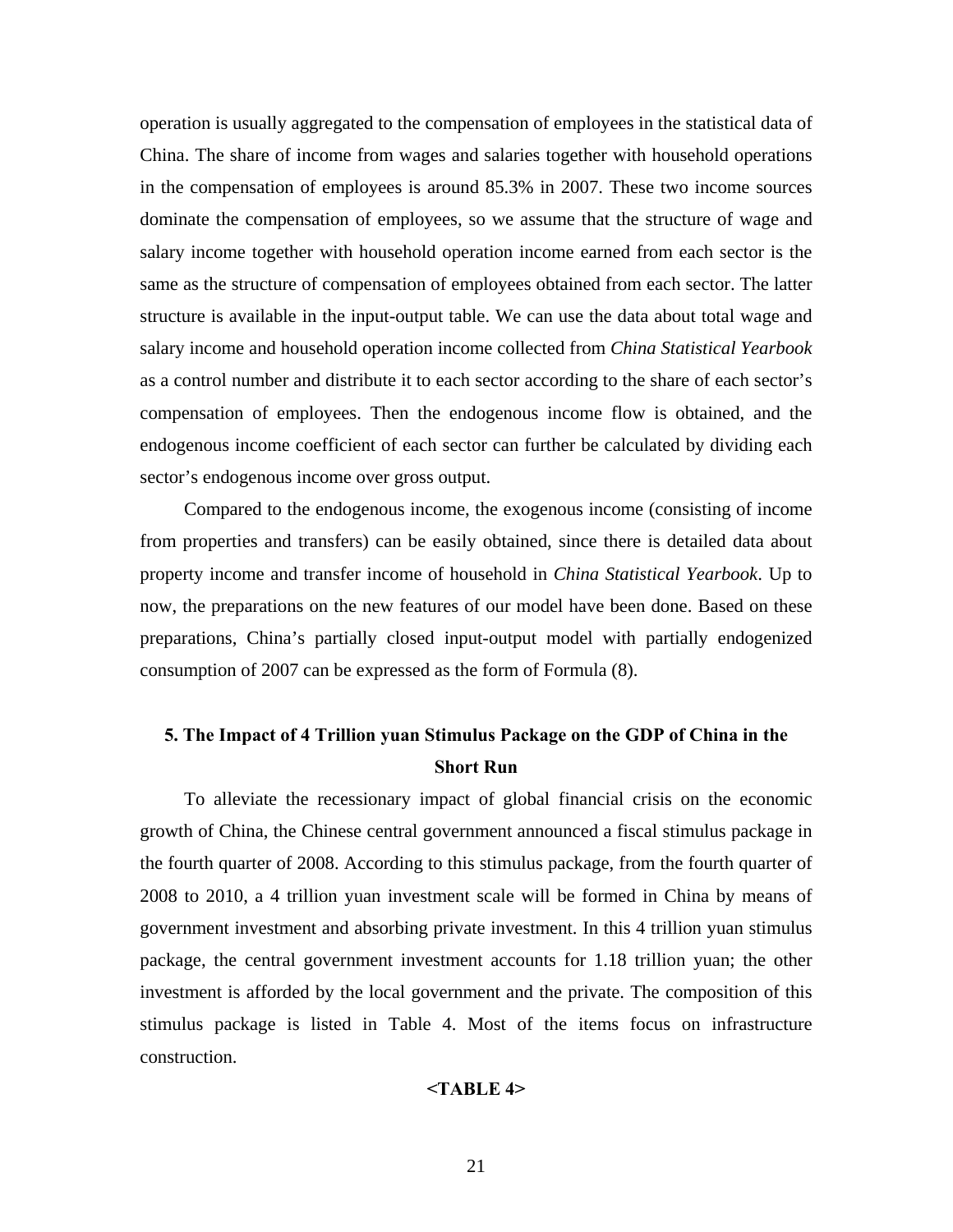From the demand-side view, the investment will directly stimulate the output of construction industry as well as the equipment and instrument related industries, and further indirectly stimulate the output of other industries via the industry linkages. In addition, due to the increase in the household income during this stimulus process, the household consumption will be induced and in turn drive the outputs of the production sectors. Hence, in the short run this stimulus package will drive the GDP growth of China. On the other hand, in an open economy this stimulus package will also increase imports, since both production and final demand require imported products<sup>13</sup>. In that case, the impact of this 4 trillion yuan stimulus package on the GDP of China will be weakened by the increased imports. The input-output model provides an approach for industry level impact analysis and also has an advantage in economic structure analysis. Hence, in this section, we will investigate the impact of the 4 trillion yuan stimulus package on the GDP of China by input-output models. In these models, domestic products and imported products are distinguished to take into account the involvement of imports.

We assume that the investment items in this stimulus package will be accomplished before the end of 2010, and our study will focus on this short-term. The adjustment of price and wage is usually sluggish in the short run, so we further assume that the central bank will not change the interest during the implementation of this stimulus package. We thus do not consider the crowding-out effect on the private investment, which is always argued in the context of expansionary fiscal policy. The household consumption, however, may be affected by this stimulus package, if the household is forward-looking. In the context of expansionary fiscal policy, the household would have an expectation that the government may increase the tax rate in the future to balance the fiscal deficit caused by the expansionary fiscal policy, and then its future income may be negatively affected. As we discussed in section 3, future income is an influencing factor on the current consumption and it affects the current consumption by affecting the endogenous consumption coefficient, so in this scenario the endogenous consumption coefficient may diminish.

1

<sup>&</sup>lt;sup>13</sup> According to China's input-output table of 2007, the share of imported products (excluding products imported for processing export) in the aggregate domestic demand is around 9.3%.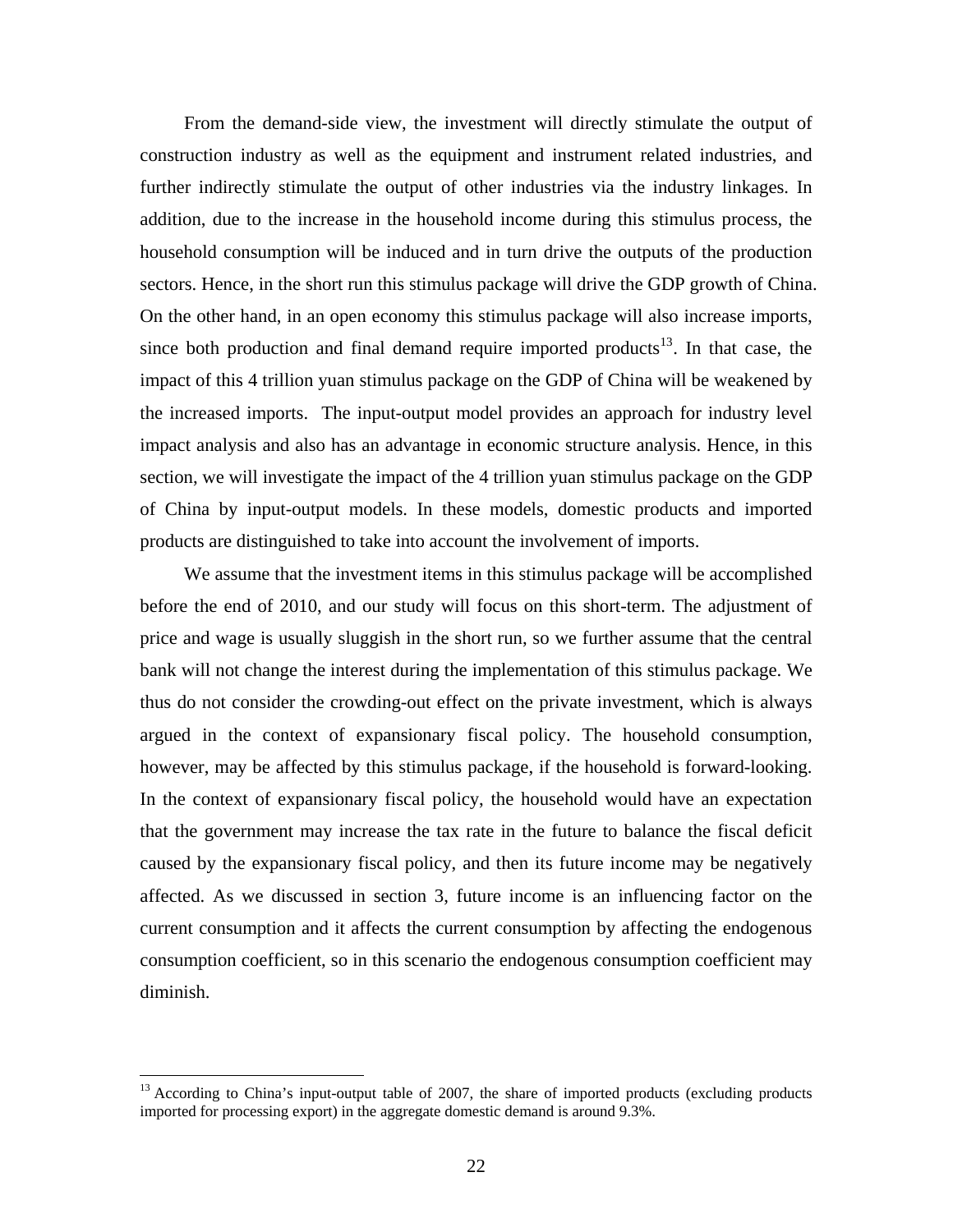Considering the possibility of household consumption behavior change, we first assume that the household has a very weak expectation that the stimulus package will affect its future income; namely, the household consumption behavior will not change under this expansionary fiscal policy. In this scenario, we calculate the short-term impact of the stimulus package on the GDP growth by the traditional input-output model, the Miyazawa model, and our new model respectively and make comparison among them. Second, we recalculate the short-term impact by our new model based on the scenario that the household consumption behavior is affected by the expansionary fiscal policy. Before calculating, we distribute the stimulus package to the fixed asset formation vector in the input-output table according to the investment composition in Table 4 and the investment matrix which contains the information about each industry's investment structure. We denote this increased investment vector as  $\Delta f^*$ 

## **5.1 Impact Analysis in the Absence of Household Consumption Behavior Change**

We first consider the assumption that the household consumption behavior is not affected by the stimulus package. Based on this assumption, we predict the endogenous consumption coefficients for 2009 and 2010 as the same value as those in 2008. By using the value added multiplier matrix  $M(v)$  derived from the traditional input-output model, the Miyazawa model and our new model<sup>14</sup>, the value added of each sector driven by the stimulus package can be calculated from  $\mathbf{M}(v)\Delta \mathbf{f}^*$ . The result is listed in Table 5.

## **<TABLE 5>**

At the economy-wide level, Table 5 shows that the GDP driven by the 4 trillion yuan stimulus package calculated from the traditional input-output model, the Miyazawa model and our new model are 3235.8 billion yuan, 4160.0 billion yuan and 3533.5 billion yuan respectively. Since the traditional input-output model does not take into account the effect of the household sector, its total multiplier is less than those of the Miyazawa model and our new model. Due to the fully endogenized consumption in the Miyazawa model, its total multiplier is obviously larger than that of our new model. Because of the involvement of imported products, the total multiplier of the traditional input-output model is less than 1. The total multiplier of our new model is also less than 1, which

 $\overline{a}$ 

 $14$  The value added multiplier of our new model is derived in section 3. The deviations of the value added multiplier of the traditional input-output model and the Miyazawa model are similar.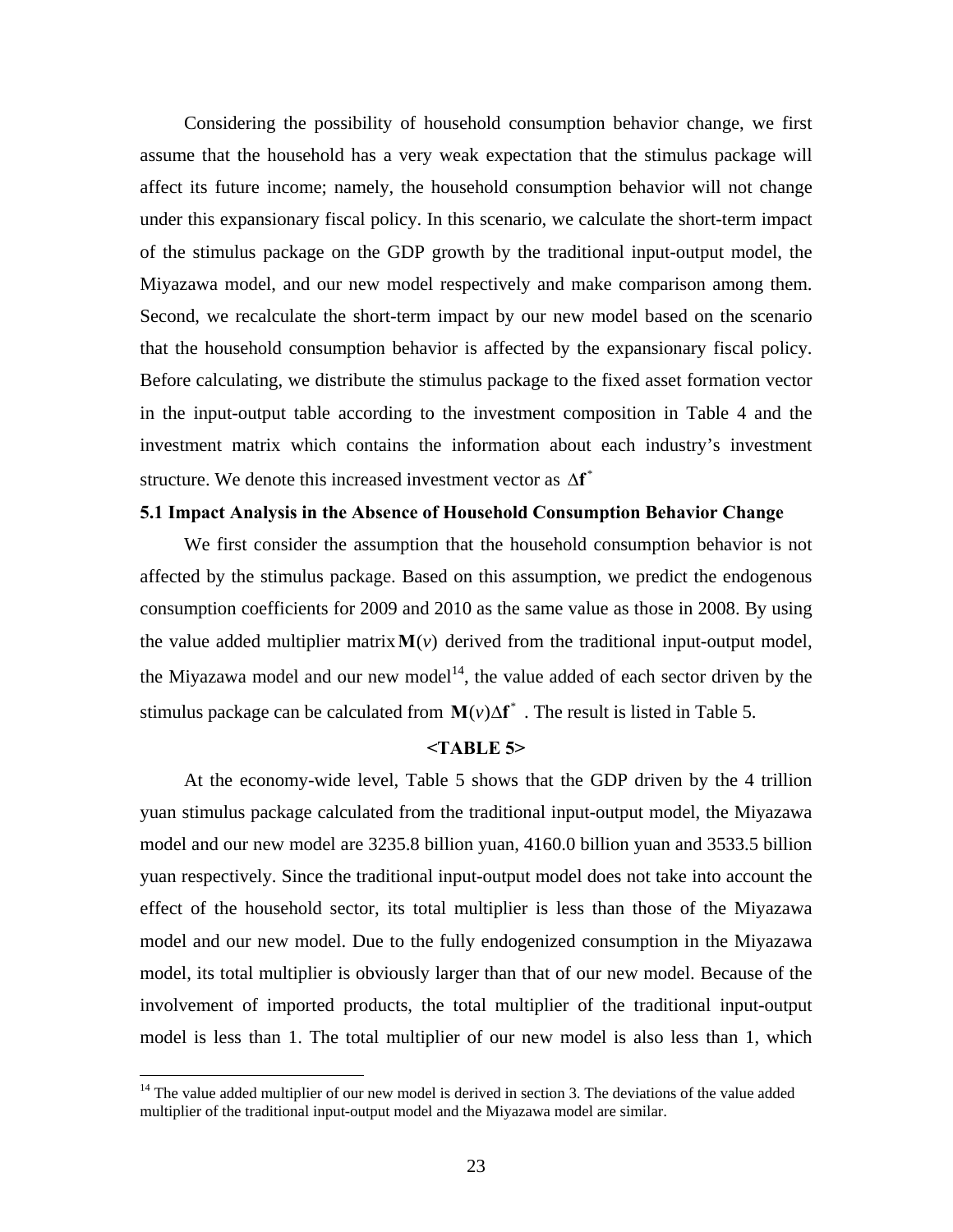implies that the domestic household consumption induced by the stimulus package is less than the imports driven by the stimulus package. On the contrary, the domestic household consumption induced by the stimulus package is overestimated by the Miyazawa model in a large degree and is larger than the increased imports, so its total multiplier is more than 1.

At the industry level, the result calculated from our new model shows that the large increment in infrastructure construction will most affect the *construction* industry (26); its increased value added accounts for 23.5% of the total value added stimulated by the stimulus package. The industries that have a close linkage (direct and indirect) with *construction* industry, such as *nonmetal mineral products* industry (13), *Metals smelting and pressing* industry (14), *transport and warehousing* industry (27), *wholesale and retail trade* industry (30), *electricity and heating power production and supply* industry (23), *finance and insurance* industry (32), and *chemicals* industry (12), are also affected in a large degree. The increased purchase of equipment and instrument to meet the investment requirement will provide an opportunity for *common and special equipment*  industry (16). Due to the relatively large endogenous consumption coefficient of *food* commodity, the *agriculture* industry (1) will benefit a lot from the induced household consumption.

### **5.2 Impact Analysis in the Presence of Household Consumption Behavior Change**

The expansionary fiscal policy can convey an expectation on the increase in tax rate in the future. In this situation, if the household is forward-looking, the household consumption will be negatively affected. This point can be usually found in the new Keynesian models used for fiscal policy analysis (see Cogan et al., 2009; Michal, 2009). Based on the scenario that the household will change its consumption behavior to respond to the stimulus package, we assume that the endogenous consumption coefficients decrease 5% and 10% respectively. Under this scenario, we recalculate the short-term impact by Formula (22) which is derived from our new model.

(22) 
$$
\overline{\mathbf{M}}(\nu)\Delta \mathbf{f}^* + [\overline{\mathbf{M}}(\nu)\mathbf{f}^* - \mathbf{M}(\nu)\mathbf{f}^*]
$$

Where  $\Delta f^*$  is the increased 4 trillion yuan investment vector;  $f^*$  is the exogenous final demand on domestic products in the framework constructed in Section 4.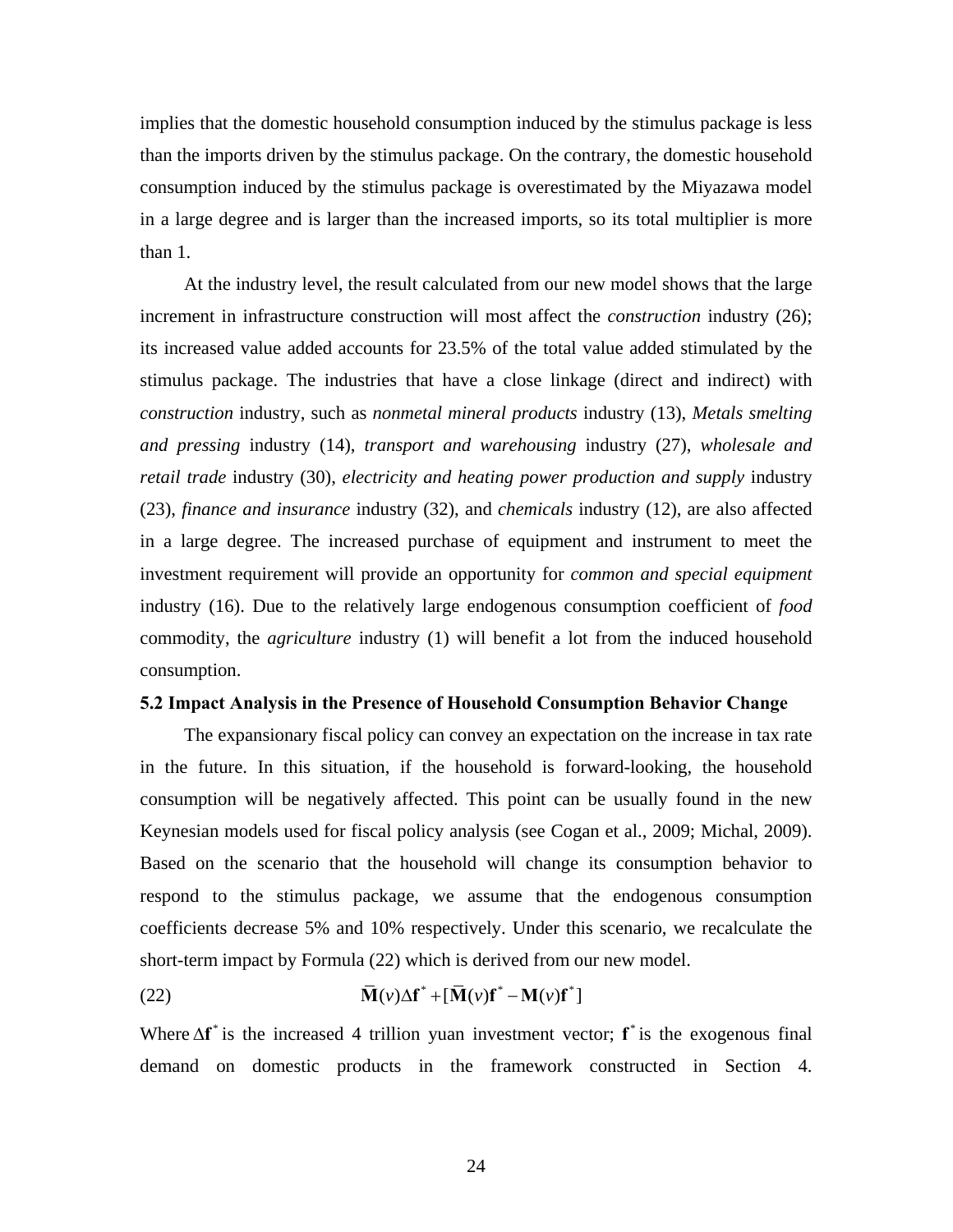$M(v)$  and  $\overline{M}(v)$  are the value added multiplier matrices before and after the changes in endogenous consumption coefficients respectively.

From the results listed in the fourth and fifth column of Table 5, we find that compared to the scenario in the absence of household consumption behavior change, if the endogenous consumption coefficient of each sector decreases 5%, the GDP driven by the stimulus package will decrease 4.2%, from 3533.5 billion yuan to 3385.8 billion yuan, and the total multiplier will decrease from 0.88 to 0.85. If the household has an even worse expectation on its future income, say the endogenous consumption coefficient decreases 10%, the stimulated GDP will decrease to 3240.0 billion yuan and the total multiplier will decrease to 0.81 which is almost equal to the total multiplier calculated from the traditional input-output model. This implies that the negative effect of the stimulus package almost offsets the positive effect on the household consumption. Hence, the government should at the same time take some counter-behavior steps to stabilize the household consumption behavior in the context of an expansionary fiscal policy. At the industry level, industries with a relatively large endogenous consumption coefficient and large value added ratio, such as *health service, social guarantee and social welfare industry* (40), *education* industry (39), *manufacture of food products and tobacco processing* industry (6), *agriculture* industry (1), and *wearing apparel, leather, furs, down and related products* industry (8), will be most affected by the household's negative response to the stimulus package.

## **6. Conclusion**

This paper has presented a new method to incorporate the household sector into input-output models. In contrast to earlier methods, this method can reconcile the inputoutput analysis with the consumption theory by introducing the consumption decomposition formula which can decompose the household consumption into the endogenous consumption and the exogenous consumption. The problem of overestimated linkage between the production sector and the household sector caused by previous models can thus be solved.

The consumption decomposition formula is estimated for eight categories of commodities of China by applying the maximum likelihood estimation method with the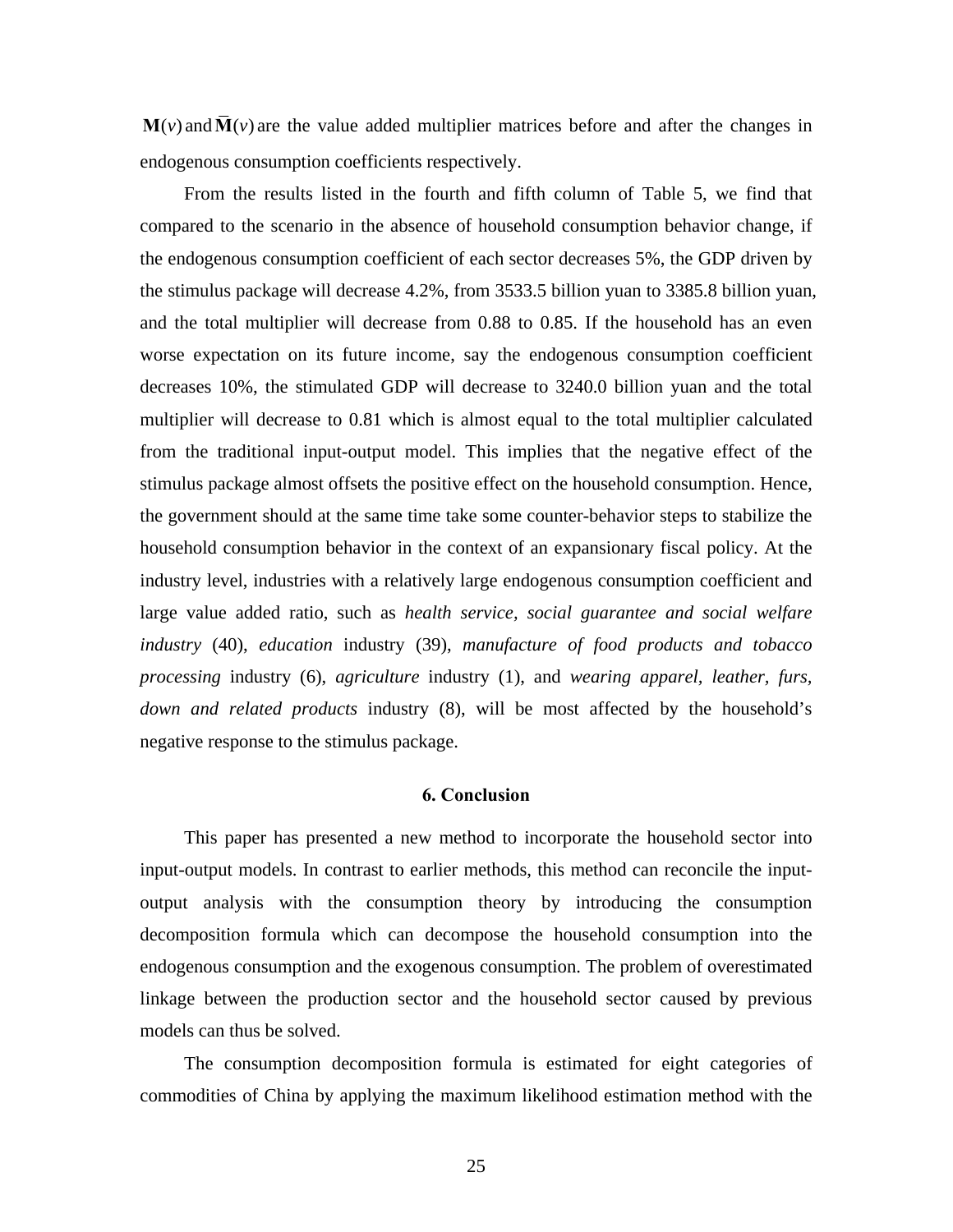Kalman filter. The estimated results indicate that the changes in the endogenous consumption coefficients of eight categories of commodities from 1989 to 2008 show different patterns. For example, the endogenous consumption coefficients of *food* and *residence* basically continued to decrease. Those of *household facility, article and service*, and *transport and communication* basically increased over time. The household consumption of eight categories of commodities also shows different growth pattern. The growth of most commodity categories such as *residence*, *transport and communication*, and *education, culture and recreation service* are mainly attributed to the increase in the exogenous consumption. The consumption growth of *clothing*, and *household facility, article and service* are mainly attributed to the increase in the endogenous consumption. The contributions of exogenous consumption and endogenous consumption to the growth of *food* as well as *health care and medical service* are comparable.

As an application of our new model, we evaluate the short-term impact of the 4 trillion yuan stimulus package announced by the Chinese government on the GDP of China. Based on the first scenario that the household's consumption behavior is not affected by this expansionary fiscal policy, we calculate the impact by the traditional input-output model, the Miyazawa model, and our new model respectively. Compared to our new model, the result calculated from the Miyazawa model is obviously overestimated because of the fully endogenized consumption. We also investigate the second scenario that the household will show negatively responses to this expansionary fiscal policy. Our new model shows that if the endogenous consumption coefficient of each sector decrease 5% and 10%, compared to the calculated result in the absence of household consumption behavior change, the GDP driven by the 4 trillion yuan stimulus package will decrease from 3533.5 billion yuan to 3385.8 and 3240.0 billion yuan respectively; the total multiplier will decrease from 0.88 to 0.85 and 0.81 respectively.

Our empirical result suggests that decomposing the household consumption into the endogenous consumption and the exogenous consumption is required when incorporating the household sector into the input-output model. This idea can also be generalized to the social accounting matrix (SAM) method, since this method to incorporate the household sector is not consistent with the consumption theory either.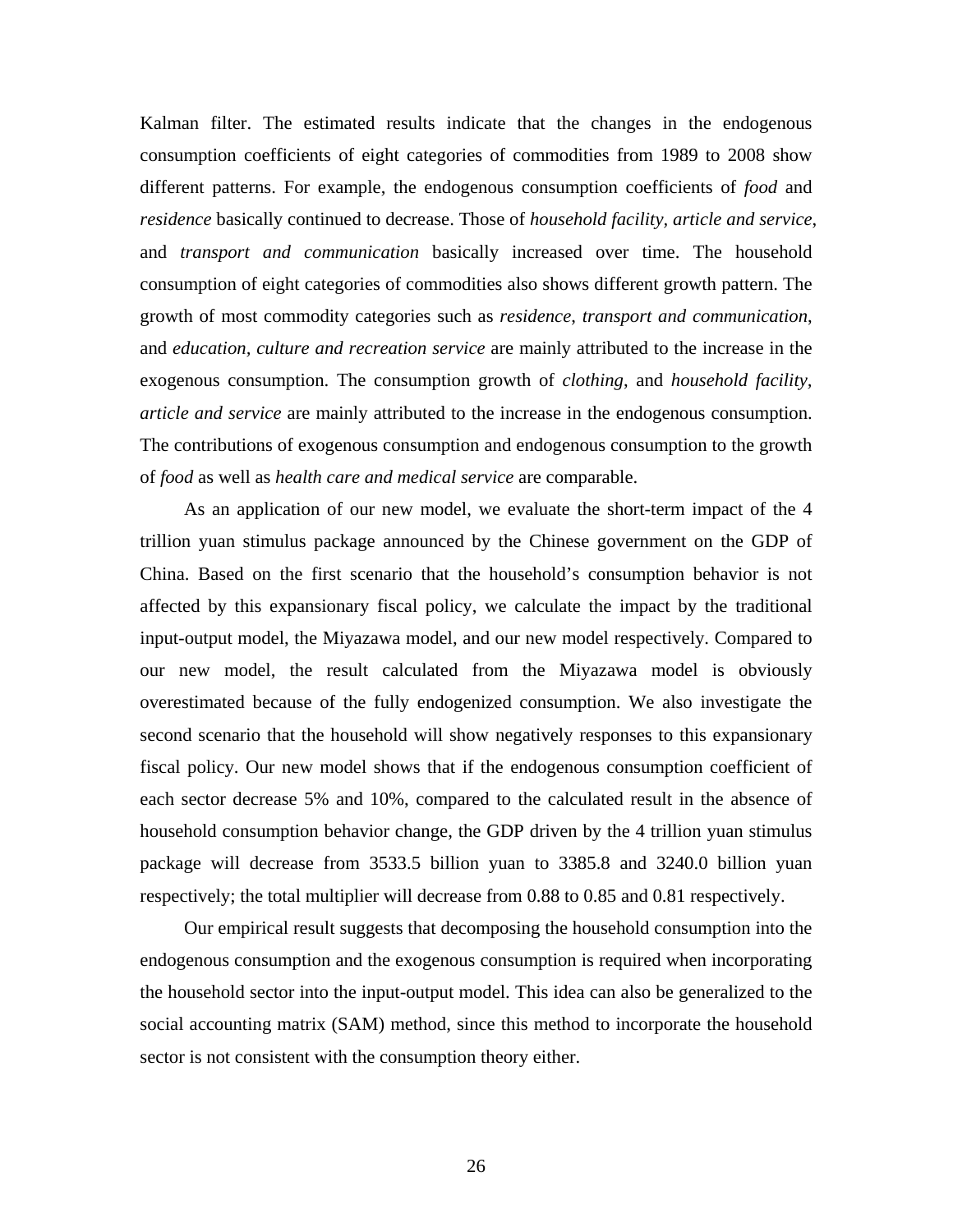## **APPENDIX**

| Eight Categories of                        |                                                                                           |
|--------------------------------------------|-------------------------------------------------------------------------------------------|
| Commodities                                | Forty-two Sectors                                                                         |
|                                            | $(0.333)$ Agriculture                                                                     |
|                                            | (0.473) Manufacture of food products and tobacco processing                               |
| Food                                       | (0.006) Transport and warehousing                                                         |
|                                            | (0.019) Wholesale and retail trade                                                        |
|                                            | (0.159) Accommodation, eating and drinking places                                         |
|                                            | (0.010) Household service and other social services                                       |
|                                            | $(0.048)$ Textile goods                                                                   |
|                                            | (0.631) Wearing apparel, leather, furs, down and related products                         |
| Clothing                                   | $(0.053)$ Transport and warehousing                                                       |
|                                            | (0.176) Wholesale and retail trade<br>(0.091) Household service and other social services |
|                                            | (0.014) Coal mining, washing and processing                                               |
|                                            |                                                                                           |
|                                            | (0.024) Nonmetal mineral products                                                         |
|                                            | (0.222) Electricity and heating power production and supply                               |
|                                            | $(0.030)$ Gas production and supply                                                       |
| Residence                                  | (0.030) Water production and supply                                                       |
|                                            | (0.088) Construction                                                                      |
|                                            | $(0.055)$ Transport and warehousing                                                       |
|                                            | (0.181) Wholesale and retail trade                                                        |
|                                            | $(0.262)$ Real estate                                                                     |
|                                            | (0.093) Household service and other social services                                       |
|                                            | $(0.009)$ Textile goods                                                                   |
|                                            | (0.121) Wearing apparel, leather, furs, down and related products                         |
|                                            | (0.105) Sawmills and furniture                                                            |
|                                            | $(0.315)$ Chemicals                                                                       |
|                                            | (0.005) Nonmetal mineral products                                                         |
| Household facility, article and<br>service | (0.083) Metal products                                                                    |
|                                            | (0.300) Electric equipment and machinery                                                  |
|                                            | $(0.010)$ Transport and warehousing                                                       |
|                                            |                                                                                           |
|                                            | (0.034) Wholesale and retail trade                                                        |
|                                            | (0.018) Household service and other social services                                       |
|                                            | (0.144) Manufacture of food products and tobacco processing                               |
|                                            | $(0.002)$ Textile goods<br>$(0.055)$ Chemicals                                            |
|                                            | (0.011) Common and special equipment                                                      |
| Health care and medical service            | (0.002) Transport and warehousing                                                         |
|                                            | (0.006) Wholesale and retail trade                                                        |
|                                            | (0.003) Household service and other social services                                       |
|                                            | (0.779) Health service, social guarantee and social welfare                               |
| Transport and communication                | (0.067) Petroleum processing, coking and nuclear fuel processing                          |
|                                            | (0.222) Transport equipment                                                               |
|                                            | (0.121) Telecommunication equipment, computer and other                                   |
|                                            | electronic equipment                                                                      |
|                                            | (0.067) Transport and warehousing                                                         |
|                                            | $(0.005)$ Post                                                                            |

Matching table of eight categories of commodities and forty-two sectors in *2007 China input-output table*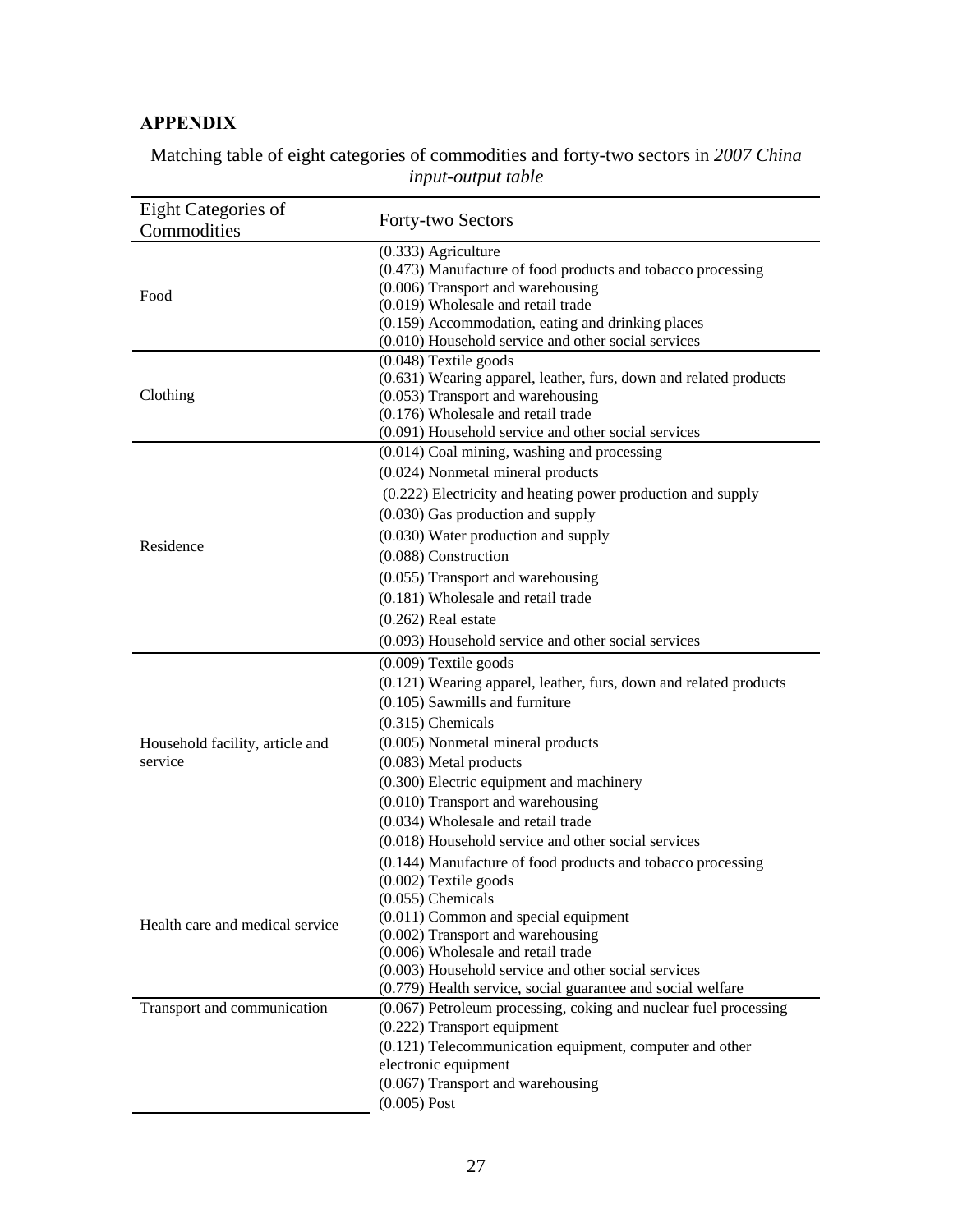|                                              | (0.185) Information communication, computer service and software |  |  |
|----------------------------------------------|------------------------------------------------------------------|--|--|
|                                              | (0.219) Wholesale and retail trade                               |  |  |
|                                              | (0.113) Household service and other social services              |  |  |
|                                              | (0.039) Paper and products, printing and record medium           |  |  |
|                                              | reproduction                                                     |  |  |
|                                              | $(0.057)$ Telecommunication equipment, computer and other        |  |  |
|                                              | electronic equipment                                             |  |  |
|                                              | $(0.016)$ Instruments, meters, cultural and office machinery     |  |  |
| Education, culture and recreation<br>service | (0.031) Transport and warehousing                                |  |  |
|                                              | (0.087) Information communication, computer service and software |  |  |
|                                              | (0.103) Wholesale and retail trade                               |  |  |
|                                              | (0.114) Renting and commercial service                           |  |  |
|                                              | (0.027) Water conservancy, environment, and public accommodation |  |  |
|                                              | management                                                       |  |  |
|                                              | (0.053) Household service and other social services              |  |  |
|                                              | $(0.401)$ Education                                              |  |  |
|                                              | $(0.071)$ Culture, sports and amusements                         |  |  |
|                                              | $(0.167)$ Chemicals                                              |  |  |
|                                              | (0.159) Electric equipment and machinery                         |  |  |
|                                              | (0.003) Instruments, meters, cultural and office machinery       |  |  |
| Miscellaneous good and service               | (0.491) Art and craft and other manufacturing products           |  |  |
|                                              | (0.005) Transport and warehousing                                |  |  |
|                                              | (0.018) Wholesale and retail trade                               |  |  |
|                                              | (0.148) Accommodation, eating and drinking places                |  |  |
|                                              | (0.009)Household service and other social services               |  |  |

Note: the term in the parentheses is the share of each input-output sector in its corresponding commodity category.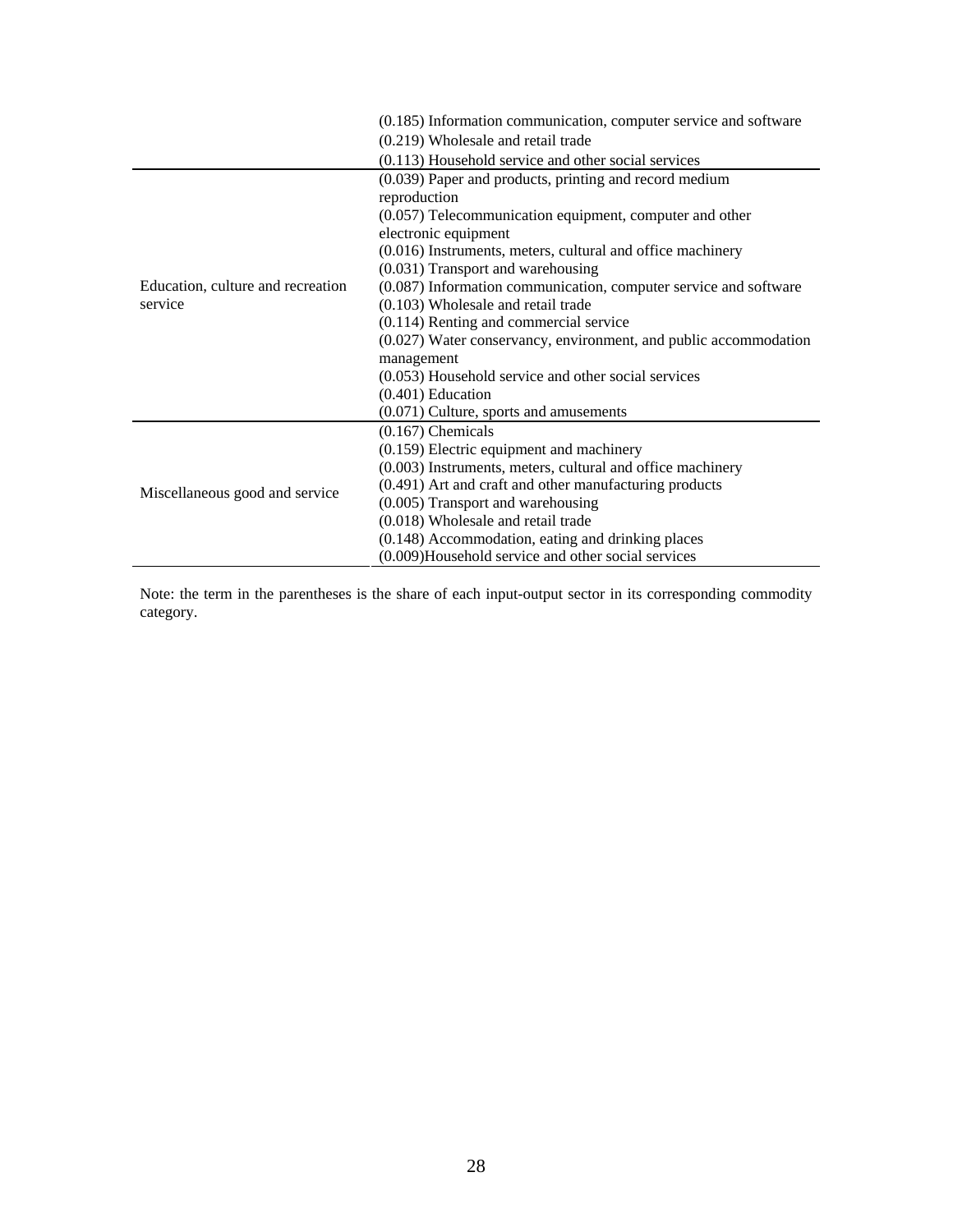#### **REFERENCES**

- Ando, Albert, and Franco Modigriani, "The Life Cycle Hypothesis of Saving: Aggregate Implications and Tests," *American Economic Review*, 53, 55-84, 1963.
- Attanasio, Orazio P. and Guglielmo Weber, "Consumption Growth, the Interest Rate and Aggregation," *Review of Economics Studies*, 60, 631-649, 1993;
- Barnett William A., and Apostolos Serletis, "Consumer Preferences and Demand Systems," *Journal of Econometrics*, 147, 210-224, 2008.
- Batey, Peter, "Input-Output Models for Regional Demographic-Economic Analysis Some Structural Comparisons," *Environment and Planning A*, 17, 73-99, 1985.
- Batey, Peter, Moss Madden, and M.J.Weeks, "Household Income and Expenditure in Extended Input-Output Models: A Comparative Theoretical and Empirical Analysis," *Journal of Regional Science*, 27, 341-356, 1987.
- Batey, Peter, and Melvyn J.Weeks, "The Effect of Household Disaggregation in Extended Input-Output Models," eds., Miller, Ronald E., Karen R. Polenske, and Adam Z. Rose, *Frontiers of Input-Output Analysis*, Oxford University Press, New York, U.S.A., 1989.
- Carroll, Christopher D., "How Does Future Income Affect Current Consumption?" *Quarterly Journal of Economics*, 109, 111-147, 1994.
- Chen, Xikang, Jue Guo, and Cuihong Yang, "Extending the Input-Output Model with Assets," *Economic Systems Research*, 17, 211-225, 2005.
- Clements, Kenneth W., and Saroja Selvanathan, "Understanding Consumption Patterns," *Empirical Economics*, 19, 69-110, 1994
- Cloutier, Martin L. and Paul J. Thomasin, "Closing the Canadian Input-Output model: Homogenous vs Non-homogenous Household Sector Specifications," *Economic Systems Research*, 6, 397-414, 1994.
- Cogan, John F., Tobias Cwik, John B. Taylor, and Volker Wieland, "New Keynesian versus Old Keynesian Government Spending Multipliers," *NBER Working Paper Series* No. 14782, 2009.
- Dietzenbacher, Erik and Jan A. van der Linden, "Sectoral and Spatial Linkages in The EC Production Structure," *Journal of Regional Science*, 37, 235-257, 1997.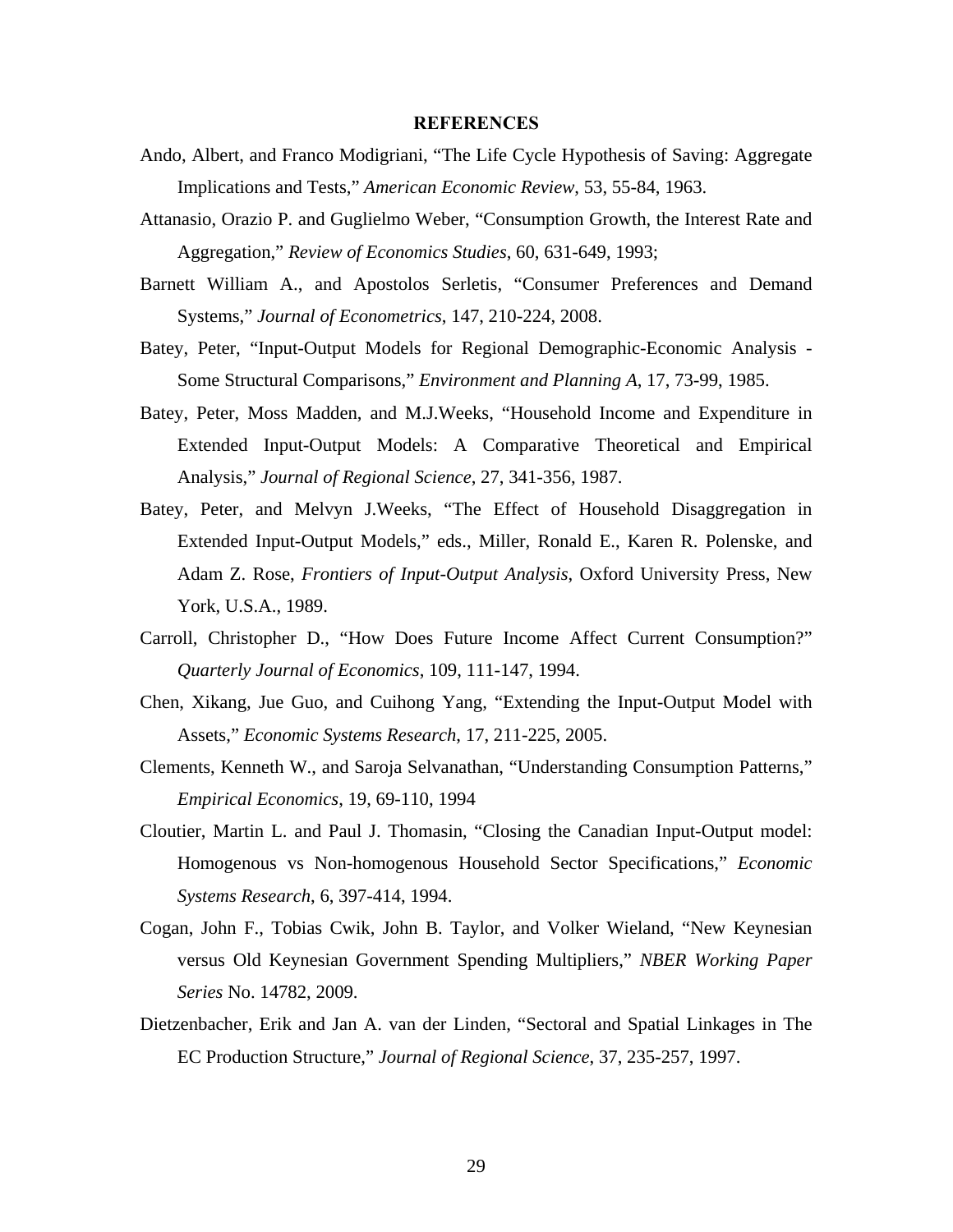- Dietzenbacher, Erik, Olaf J. De Groot, and Bart Los, "Consumption Growth Accounting," *Review of Income and Wealth*, 53, 422-439, 2007.
- Dietzenbacher, Erik and Ronald E. Miller, "RAS-ing the Transactions or the Coefficients: It Makes No Difference," *Journal of Regional Science*, 49, 555-566, 2009.
- Engle, Robert F. and Mark W. Watson, "The Kalman Filter: Applications to Forecasting and Rational Expectations Models," eds., Bewley T.F., *Advances in Econometrics*, Cambridge University Press, Cambridge, U.K., 1987.
- Erlandsen, Solveig and Ragnar Nymoen, "Consumption and Population Age Structure," *Journal of Population Economics*, 21, 505-520, 2008.
- Friedman, Milton, *A Theory of the Consumption Function*, Princeton University Press, Princeton, U.S.A., 1957.
- Golan, Amos, George Judge, and Sherman Robinson, "Recovering Information from Incomplete or Partial Multisectoral Economic Data," *Review of Economics and Statistics*, 76,541-549, 1994.
- Hall, Rober E., "Stochastic Implications of the Life Cycle-Permanent Income Hypothesis: Theory and Evidence", *Journal of Political Economy*, 86, 971-987, 1978.
- Hamilton, James D., *Time Series Analysis*, Princeton University Press, New Jersey, U.S.A., 1994.
- Havey, Andrew C., "Application of the Kalman Filter in Econometrics," eds., Bewley T.F., *Advances in Econometrics*, Cambridge University Press, Cambridge, U.K., 1987.
- Hewings, Geoffrey J.D., Michael Sonis, Moss Madden, and Yoshio Kimura, *Understanding and Interpreting Economic Structure*, Springer Press, Berlin, Germany, 1999.
- Hewings, Geoffrey J.D., Yasuhide Okuyama, and Michael Sonis, "Economic Interdependence within the Chicago Metropolitan Area: a Miyazawa Analysis," *Journal of Regional Science*, 41, 195-217, 2001.
- Laubach, Thomas and John C. Williams, "Measure the Natural Rate of Interest," *Review of Economics and Statistics*, 85, 1063-1070, 2003.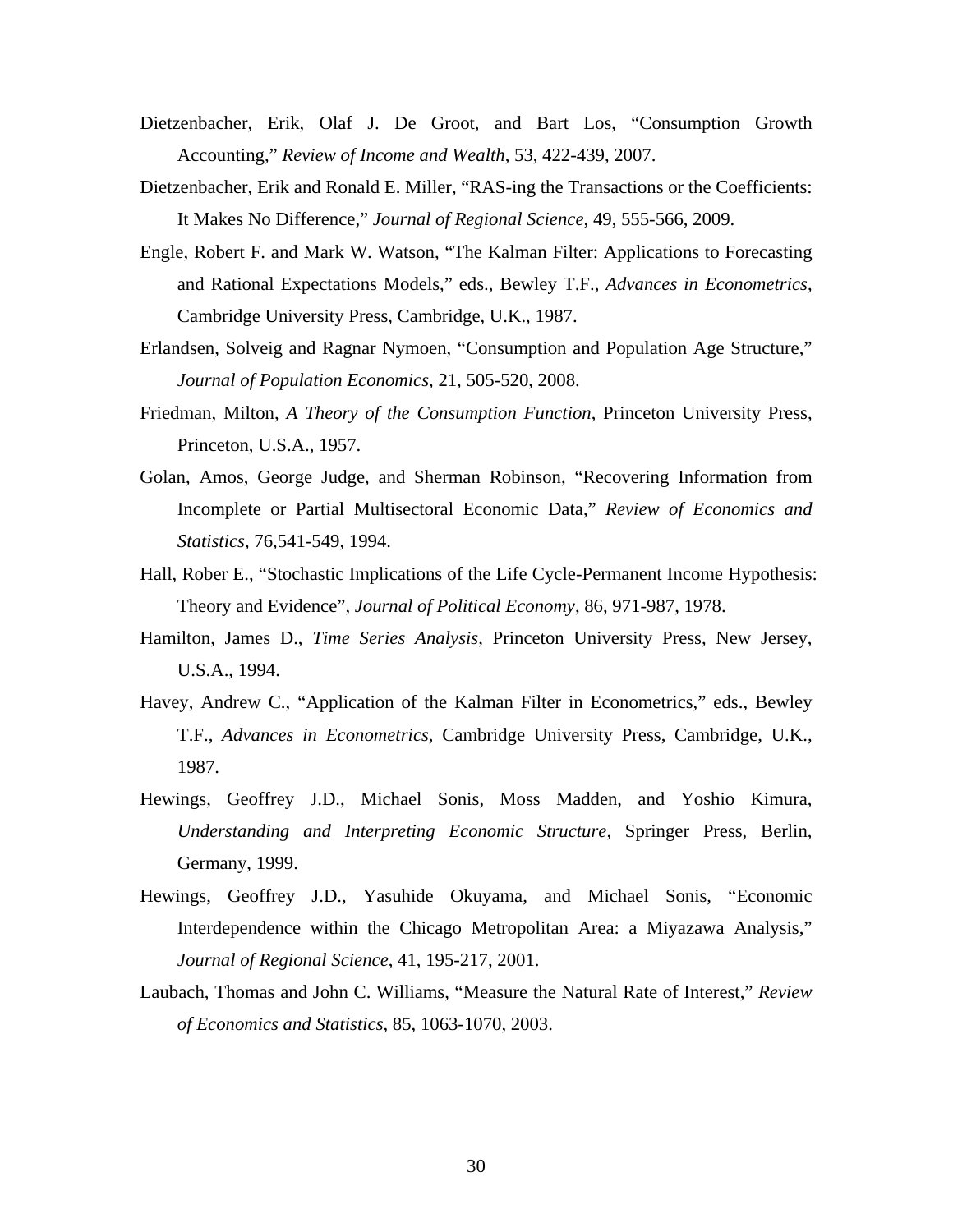- Luengo-Prado, María J. and Bent E. Sørensen, "What Can Explain Excess Smoothness and Sensitivity of State-Level Consumption?" *Review of Economics and Statistics*, 90, 65-80, 2008.
- Michal Horvath, "The Effect of Government Spending Shocks on Consumption under Optimal Stabilization," *European Economic Review*, 53, 815-829, 2009.
- Miller, Ronald E. and Peter D. Blair, Input-Output Analysis: Foundation and Extension, Cambridge University Press, New York, U.S.A., 2009.
- Miyazawa, Kenichi, *Input-Output Analysis and the Structure of Income Distribution*, Springer-Verlag Press, Berlin, Germany, 1976.
- Muellbauer, John, and Ralph Lattimore, "The Consumption Function: A Theoretical and Empirical Overview," eds., Pesaran, M. Hashem, and Michael Wickens, *Handbook of Applied Econometrics*, Blackwell Press, Oxford, U.K., 1999.
- Pyatt, Graham, "Some Early Multiplier Models of the Relationship between Income Distribution and Production Structure," *Economic Systems Research*, 13, 139-163, 2001.
- Rasmussen, P. Nørregaard, *Studies in Inter-sectoral Relations*, North-Holland, Amsterdam, The Netherlands, 1957.
- Richard, Dennis, "Consumption Habits in a New Keynesian Business Cycle Model," *Journal of Money, credit and Banking*, 41, 1015-1030, 2009.
- Wakabayashi, Masayo, and Geoffrey J.D. Hewings, "Life-Cycle Changes in Consumption Behavior: Age-Specific and Regional Variations," *Journal of Regional Science*, 47, 315-337, 2007.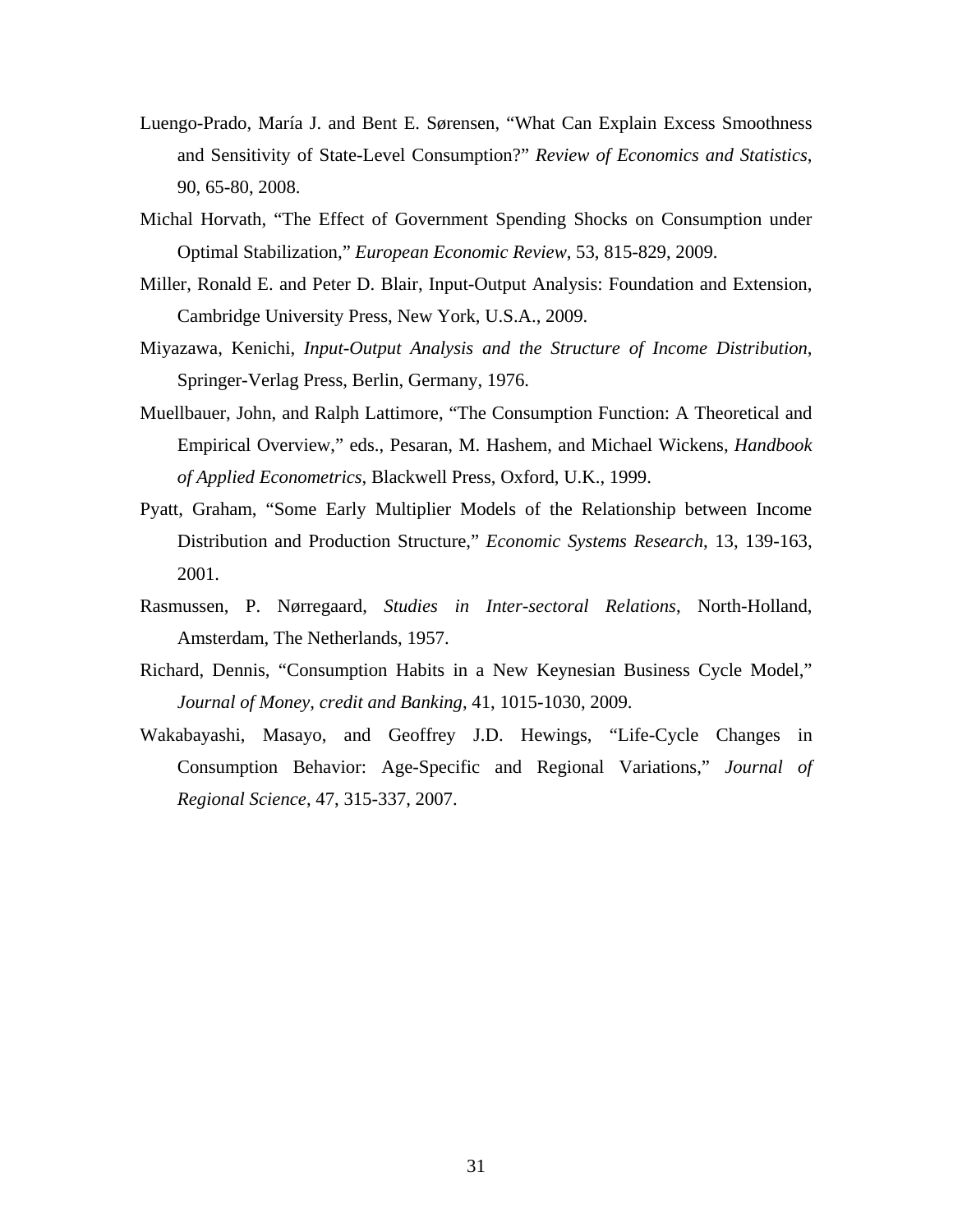|                                          | S <sub>1</sub>                         | S <sub>2</sub>                         |          | S n                    | Household<br>sector |                        | Other<br>domestic final<br>demands | <b>Exports</b> | Exogenous<br>income | Gross<br>output |
|------------------------------------------|----------------------------------------|----------------------------------------|----------|------------------------|---------------------|------------------------|------------------------------------|----------------|---------------------|-----------------|
| S <sub>1</sub>                           | $\mathbf{Z}^d = (z_{ij})_{n \times n}$ |                                        |          | $c_{1d}^{\mathit{en}}$ | $c_{1d}^{ex}$       | $f_{1d}^*$             | e <sub>1</sub>                     |                | $x_1$               |                 |
| S <sub>2</sub>                           |                                        |                                        |          | $c_{2d}^{en}$          | $c_{2d}^{ex}$       | $f_{2d}^*$             | e <sub>2</sub>                     |                | $x_2$               |                 |
| $\ddotsc$                                |                                        |                                        |          | $\cdots$               | $\cdots$            | $\ddot{\phantom{1}}$ . | $\cdots$                           |                | $\cdots$            |                 |
| S n                                      |                                        |                                        |          | $c_{nd}^{en}$          | $c_{nd}^{ex}$       | $f_{nd}^*$             | $e_n$                              |                | $x_n$               |                 |
| Household sector                         | $h_{1}$                                | h <sub>2</sub>                         | $\cdots$ | $h_n$                  |                     |                        |                                    |                | $h^*$               | $x_{n+1}$       |
| Other value<br>added                     | $\tilde{\phantom{a}}$<br>$\tilde{v_1}$ | $\tilde{\phantom{a}}$<br>$\tilde{v}_2$ | $\cdots$ | $\widetilde{\nu}_n$    |                     |                        |                                    |                |                     |                 |
| Imports                                  | m <sub>1</sub>                         | m <sub>2</sub>                         | $\cdots$ | $m_{n}$                | $c_m^{\mathit{en}}$ | $c_m^{\mathit{ex}}$    | $f_m^*$                            |                |                     |                 |
| income tax and<br>Saving of<br>household |                                        |                                        |          |                        | $v^*$               |                        |                                    |                |                     |                 |
| Gross input                              | $x_1$                                  | $x_2$                                  | $\cdots$ | $x_n$                  |                     | $x_{n+1}$              |                                    |                |                     |                 |

Table 1 Framework of Partially Closed Input-Output Model with Partially Endogenized Consumption

| Table 2                                                        |
|----------------------------------------------------------------|
| <b>Estimated Results for Consumption Decomposition Formula</b> |

|                      | ${\rm F}$ | $\mathsf{C}$ | $\mathbf R$ | <b>HAS</b> | HM    | TC    | <b>ECR</b> | M      | $\mathbf{A}\mathbf{C}$ |
|----------------------|-----------|--------------|-------------|------------|-------|-------|------------|--------|------------------------|
| $\hat{\beta}_i$      | 0.500     | 0.395        | 0.708       | 0.282      | 0.523 | 0.926 | 0.653      | 0.785  |                        |
| $\hat{\alpha}^*_u$ : |           |              |             |            |       |       |            |        |                        |
| 1989                 | 0.221     | 0.054        |             | 0.051      |       |       |            |        |                        |
| 1990                 | 0.252     | 0.057        |             | 0.051      |       |       |            |        |                        |
| 1991                 | 0.238     | 0.062        |             | 0.053      |       |       |            |        |                        |
| 1992                 | 0.220     | 0.064        |             | 0.054      |       |       |            |        |                        |
| 1993                 | 0.223     | 0.069        | 0.029       | 0.056      |       |       | 0.020      |        |                        |
| 1994                 | 0.204     | 0.070        | 0.029       | 0.059      | 0.013 | 0.009 | 0.022      |        | 0.405                  |
| 1995                 | 0.198     | 0.070        | 0.030       | 0.059      | 0.014 | 0.009 | 0.024      |        | 0.404                  |
| 1996                 | 0.191     | 0.070        | 0.029       | 0.061      | 0.016 | 0.010 | 0.025      |        | 0.400                  |
| 1997                 | 0.181     | 0.060        | 0.029       | 0.060      | 0.016 | 0.011 | 0.027      |        | 0.383                  |
| 1998                 | 0.172     | 0.052        | 0.029       | 0.059      | 0.016 | 0.013 | 0.030      |        | 0.371                  |
| 1999                 | 0.171     | 0.053        | 0.029       | 0.060      | 0.018 | 0.016 | 0.032      | 0.0068 | 0.385                  |
| 2000                 | 0.168     | 0.055        | 0.028       | 0.060      | 0.023 | 0.019 | 0.033      | 0.0092 | 0.396                  |
| 2001                 | 0.159     | 0.057        | 0.028       | 0.059      | 0.022 | 0.020 | 0.031      | 0.0074 | 0.383                  |
| 2002                 | 0.159     | 0.058        | 0.026       | 0.057      | 0.025 | 0.023 | 0.033      | 0.0063 | 0.387                  |
| 2003                 | 0.143     | 0.058        | 0.025       | 0.056      | 0.024 | 0.024 | 0.031      | 0.0047 | 0.365                  |
| 2004                 | 0.138     | 0.060        | 0.024       | 0.055      | 0.025 | 0.025 | 0.031      | 0.0062 | 0.364                  |
| 2005                 | 0.137     | 0.069        | 0.024       | 0.057      | 0.028 | 0.028 | 0.030      | 0.0072 | 0.380                  |
| 2006                 | 0.126     | 0.069        | 0.025       | 0.058      | 0.024 | 0.027 | 0.030      | 0.0068 | 0.365                  |
| 2007                 | 0.116     | 0.073        | 0.025       | 0.062      | 0.025 | 0.028 | 0.030      | 0.0068 | 0.364                  |
| 2008                 | 0.108     | 0.075        | 0.025       | 0.063      | 0.025 | 0.020 | 0.026      | 0.0064 | 0.349                  |

Note: 1. F=food; C=clothing; R=residence; HAS=household facility, article and service; HM=health care and medical service; TC=transport and communication; ECR=education, culture and recreation service; M=miscellaneous good and service; AC=aggregate consumption.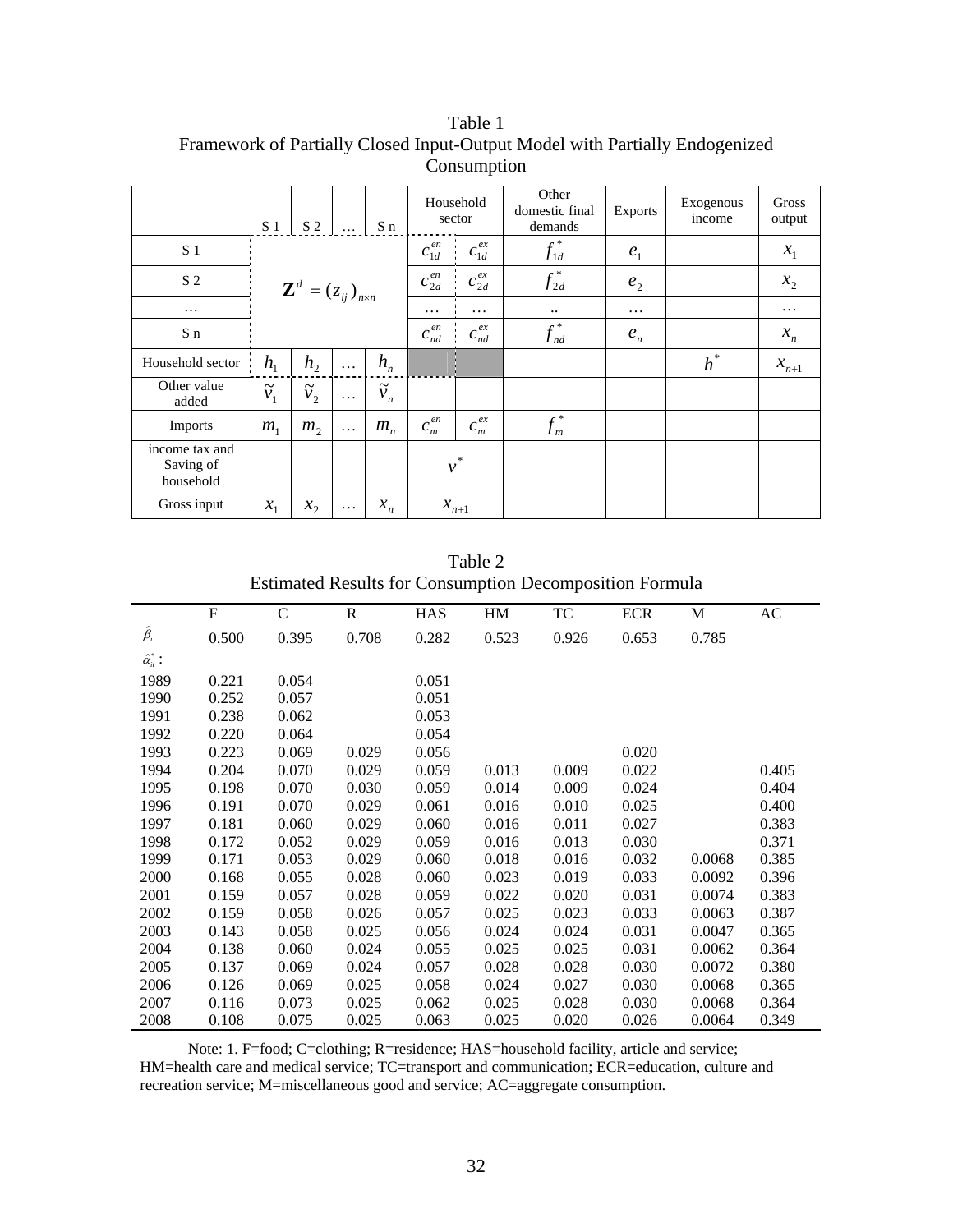2. Due to the time horizons of the available time series data are different (the longest horizon is from 1989 to 2008, and the shortest horizon is from 1999 to 2008), the time coverage of the reported result is different. The endogenous consumption coefficient of aggregate consumption is the sum of F, C, R, HAS, HM, TC, ECR, and M. The data about M is not available from 1994 to 1998, so during those periods, the endogenous consumption coefficient of aggregate consumption is the sum of F, C, R, HAS, HM, TC, and ECR.

3. With regard to the initialization of the maximum likelihood estimation, we have tested many initial values. The estimates appear to be robust to them.

| Table 3                                                                      |
|------------------------------------------------------------------------------|
| Contributions of the Endogenous Consumption and the Exogenous Consumption to |
| Aggregate Consumption Growth (2000-2008)                                     |

|                                           |            |                              | $E_{ex}$      |                   |  |  |
|-------------------------------------------|------------|------------------------------|---------------|-------------------|--|--|
| Commodity category                        | $\Delta C$ | $E_{\scriptscriptstyle{en}}$ | $E_{c_{t-1}}$ | $E_{\varepsilon}$ |  |  |
| Food                                      | 2598.0     | 1306.3 (50.3)                | 1298.5(50.0)  | $-6.7(-0.3)$      |  |  |
| Clothing                                  | 2717.6     | 1799.0 (66.2)                | 906.8 (33.4)  | 11.8(0.4)         |  |  |
| Residence                                 | 1137.0     | 459.9 (40.4)                 | 686.1 (60.4)  | $-9.1(-0.8)$      |  |  |
| Household facility, article and service   | 1700.9     | 1311.6(77.1)                 | 412.3 (24.2)  | $-23.0(-1.3)$     |  |  |
| Health care and medical service           | 1067.7     | 532.2 (49.8)                 | 537.9 (50.4)  | $-2.4(-0.2)$      |  |  |
| Transport and communication               | 3425.0     | 417.1 (12.2)                 | 3131.5 (91.4) | $-123.5(-3.6)$    |  |  |
| Education, culture and recreation service | 1247.7     | 422.1 (33.8)                 | 856.5 (68.6)  | $-30.8(-2.5)$     |  |  |
| Miscellaneous good and service            | 408.6      | 88.3 (21.6)                  | 322.7 (79.0)  | $-2.4(-0.6)$      |  |  |

Note: Δ*C* denotes the increase in aggregate consumption;  $E_{en}$  denotes the contribution of the endogenous consumption;  $E_{ex}$  denotes the contribution of the exogenous consumption, which consists of  $E_{c_{n-1}}$  the contribution of previous period consumption, and  $E_{\varepsilon}$  the contribution of residual. The terms in the parentheses are the contribution shares of each component in percentage form. The increase in consumption is measured in 100 million yuan.

| The Composition of the 4 Trillion Yuan Stimulus Package                                           |                     |  |  |  |  |  |  |
|---------------------------------------------------------------------------------------------------|---------------------|--|--|--|--|--|--|
| Item                                                                                              | Fund (billion yuan) |  |  |  |  |  |  |
| Low-rent housing and indemnificatory housing construction                                         | 400                 |  |  |  |  |  |  |
| Rural people's livelihood project and rural infrastructure construction                           | 370                 |  |  |  |  |  |  |
| Railway, highway, airport, water conservancy construction and distribution<br>network enhancement | 1500                |  |  |  |  |  |  |
| Medical health, education and culture                                                             | 150                 |  |  |  |  |  |  |
| Energy saving and emission reduction, ecological construction project                             | 210                 |  |  |  |  |  |  |
| Independent innovation and adjustment of industry structure                                       | 370                 |  |  |  |  |  |  |
| Post-quake recovery and reconstruction                                                            | 1000                |  |  |  |  |  |  |
| Sum                                                                                               | 4000                |  |  |  |  |  |  |
|                                                                                                   |                     |  |  |  |  |  |  |

Table 4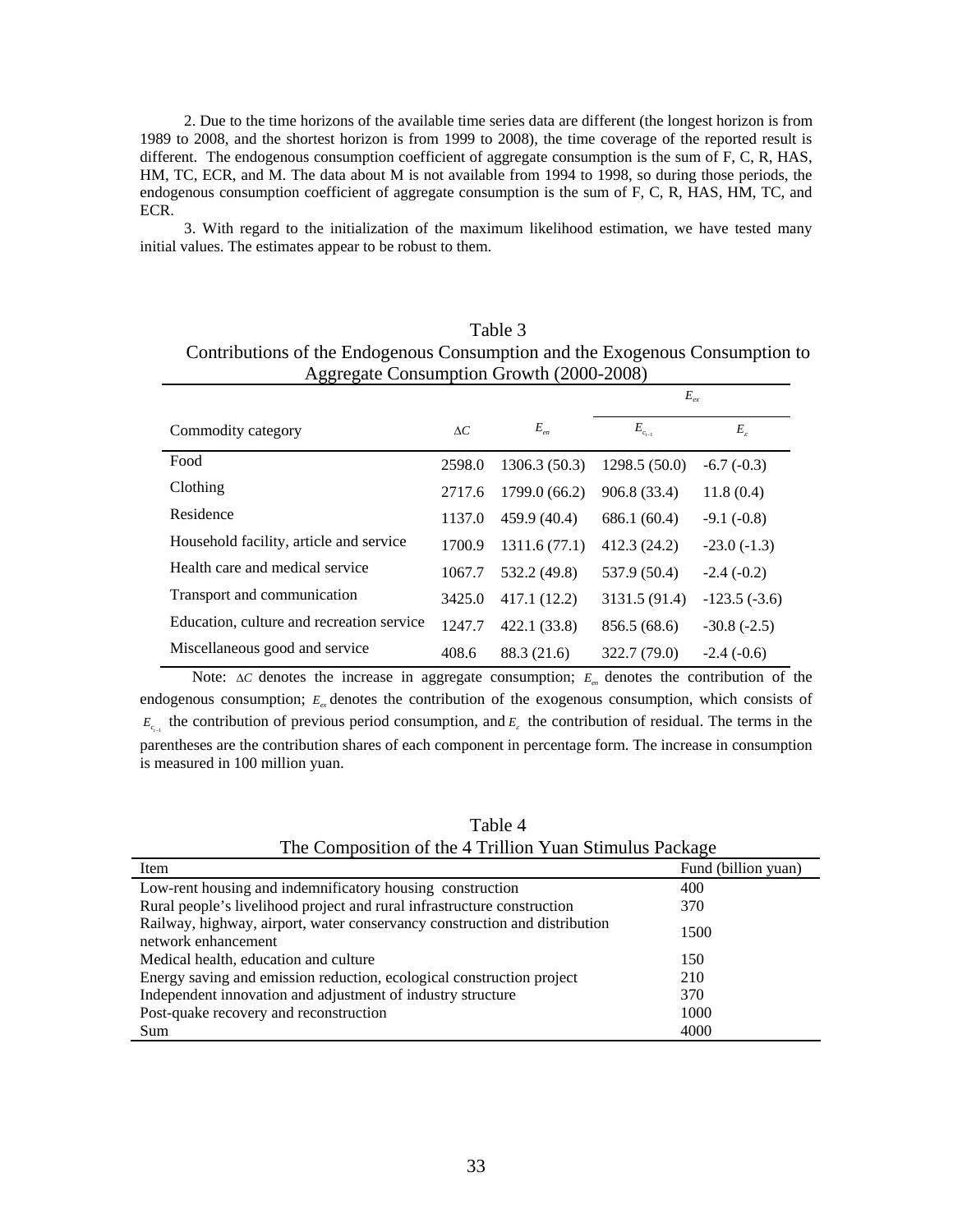## Table 5

Impact of the 4 Trillion Yuan Stimulus Package on the Value Added of Each Sector (Unit: billion yuan)

|                                                                                | Traditional | Miyazawa | <b>New</b> | Changes in endogenous<br>consumption coefficient |                |
|--------------------------------------------------------------------------------|-------------|----------|------------|--------------------------------------------------|----------------|
| sector                                                                         | model       | model    | model      | $-5%$                                            | $-10%$         |
| 1. Agriculture                                                                 | 82.2        | 265.1    | 157.5      | $120.2(-23.7)$                                   | $83.3(-47.1)$  |
| 2. Coal mining, washing and<br>processing                                      | 80.1        | 92.5     | 84.3       | $82.2(-2.5)$                                     | $80.2(-4.9)$   |
| 3. Crude petroleum and natural gas<br>products                                 | 87.3        | 103.3    | 92.5       | $89.9(-2.8)$                                     | $87.4(-5.5)$   |
| 4. Metal ore mining                                                            | 43.0        | 45.5     | 43.9       | $43.4(-0.9)$                                     | $43.0(-1.9)$   |
| 5. Non-ferrous mineral mining                                                  | 49.4        | 51.4     | 50.1       | 49.7 $(-0.7)$                                    | $49.4(-1.5)$   |
| 6. Manufacture of food products and<br>tobacco processing                      | 27.1        | 102.6    | 58.0       | $42.7(-26.4)$                                    | $27.5(-52.5)$  |
| 7. Textile goods                                                               | 10.9        | 22.8     | 16.4       | $13.7(-16.5)$                                    | $11.0(-32.8)$  |
| 8. Wearing apparel, leather, furs,<br>down and related products                | 10.6        | 29.3     | 19.8       | $15.2 (-23.0)$                                   | $10.7(-45.8)$  |
| 9. Sawmills and furniture                                                      | 31.3        | 35.9     | 33.3       | $32.3(-3.0)$                                     | $31.3(-6.0)$   |
| 10. Paper and products, printing and<br>record medium reproduction             | 24.0        | 34.6     | 27.4       | $25.7(-6.2)$                                     | 24.1 (-12.2)   |
| 11. Petroleum processing, coking and<br>nuclear fuel processing                | 61.4        | 71.8     | 64.7       | $63.1(-2.5)$                                     | $61.5(-4.9)$   |
| 12. Chemicals                                                                  | 113.9       | 150.5    | 128.6      | $121.3(-5.7)$                                    | $114.1(-11.2)$ |
| 13. Nonmetal mineral products                                                  | 262.2       | 267.8    | 264.1      | $263.2(-0.4)$                                    | $262.3(-0.7)$  |
| 14. Metals smelting and pressing                                               | 250.1       | 263.6    | 254.7      | $252.4(-0.9)$                                    | $250.2(-1.8)$  |
| 15. Metal products                                                             | 58.1        | 63.6     | 60.2       | $59.2(-1.7)$                                     | $58.2(-3.4)$   |
| 16. Common and special equipment                                               | 126.1       | 134.2    | 128.8      | $127.5(-1.0)$                                    | $126.2(-2.1)$  |
| 17. Transport equipment                                                        | 47.2        | 59.8     | 49.8       | $48.5(-2.6)$                                     | $47.2(-5.1)$   |
| 18. Electric equipment and machinery                                           | 49.4        | 57.5     | 52.6       | $51.0(-3.0)$                                     | $49.5(-6.0)$   |
| 19. Telecommunication equipment,<br>computer and other electronic<br>equipment | 14.3        | 19.4     | 15.4       | $14.9(-3.6)$                                     | $14.3(-7.1)$   |
| 20. Instruments, meters, cultural and<br>office machinery                      | 7.0         | 7.8      | 7.2        | $7.1(-1.6)$                                      | $7.0(-3.3)$    |
| 21. Art and craft and other<br>manufacturing products                          | 10.8        | 16.1     | 12.2       | $11.5(-5.5)$                                     | $10.9(-10.9)$  |
| 22. Scrap and waste                                                            | 59.9        | 65.3     | 61.8       | $60.9(-1.5)$                                     | $60.0(-2.9)$   |
| 23. Electricity and heating power                                              | 135.6       | 167.3    | 146.1      | $140.9(-3.5)$                                    | $135.8(-7.1)$  |